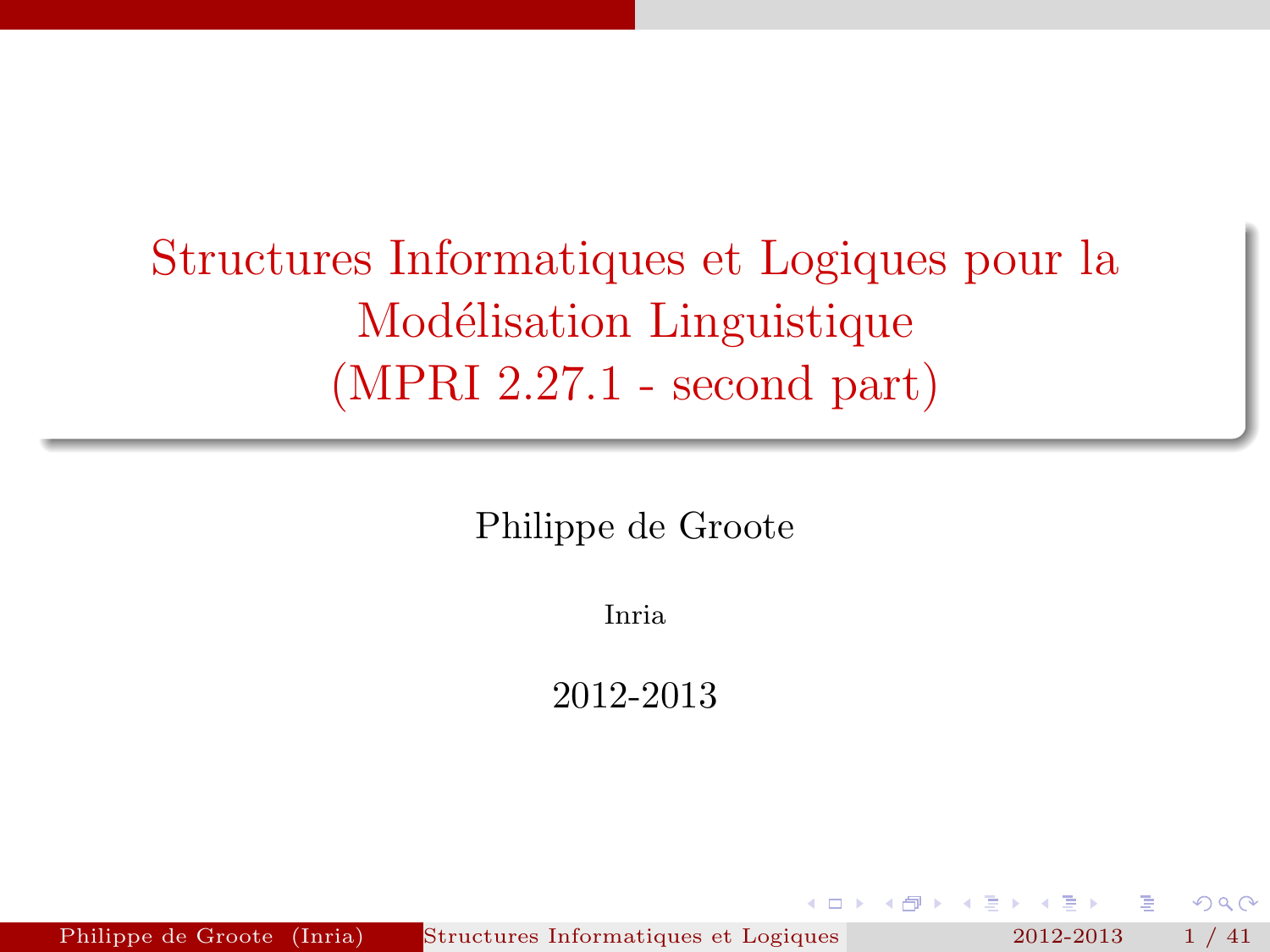# Discourse Analysis

## **[Introduction](#page-2-0)**

- 2 [Discourse representation theory](#page-4-0)
	- [Discourse representation structures](#page-4-0)
	- [Interpretation](#page-7-0)
	- [Merging](#page-9-0)
- 3 [Anaphora resolution](#page-11-0)
- [Revisiting DRT](#page-15-0)
	- [Left and right contexts](#page-15-0)
	- [Semantic interpretation of the sentences](#page-18-0)
	- [Semantic interpretation of the syntactic categories](#page-24-0)
- 5 [Type-theoretic dynamic logic](#page-27-0)
	- [Aim](#page-27-0)
	- [Connectives](#page-30-0)
	- [Embedding of first order logic](#page-36-0)

 $\Omega$ 

 $\left\{ \begin{array}{ccc} 1 & 1 & 1 \\ 1 & 1 & 1 \end{array} \right.$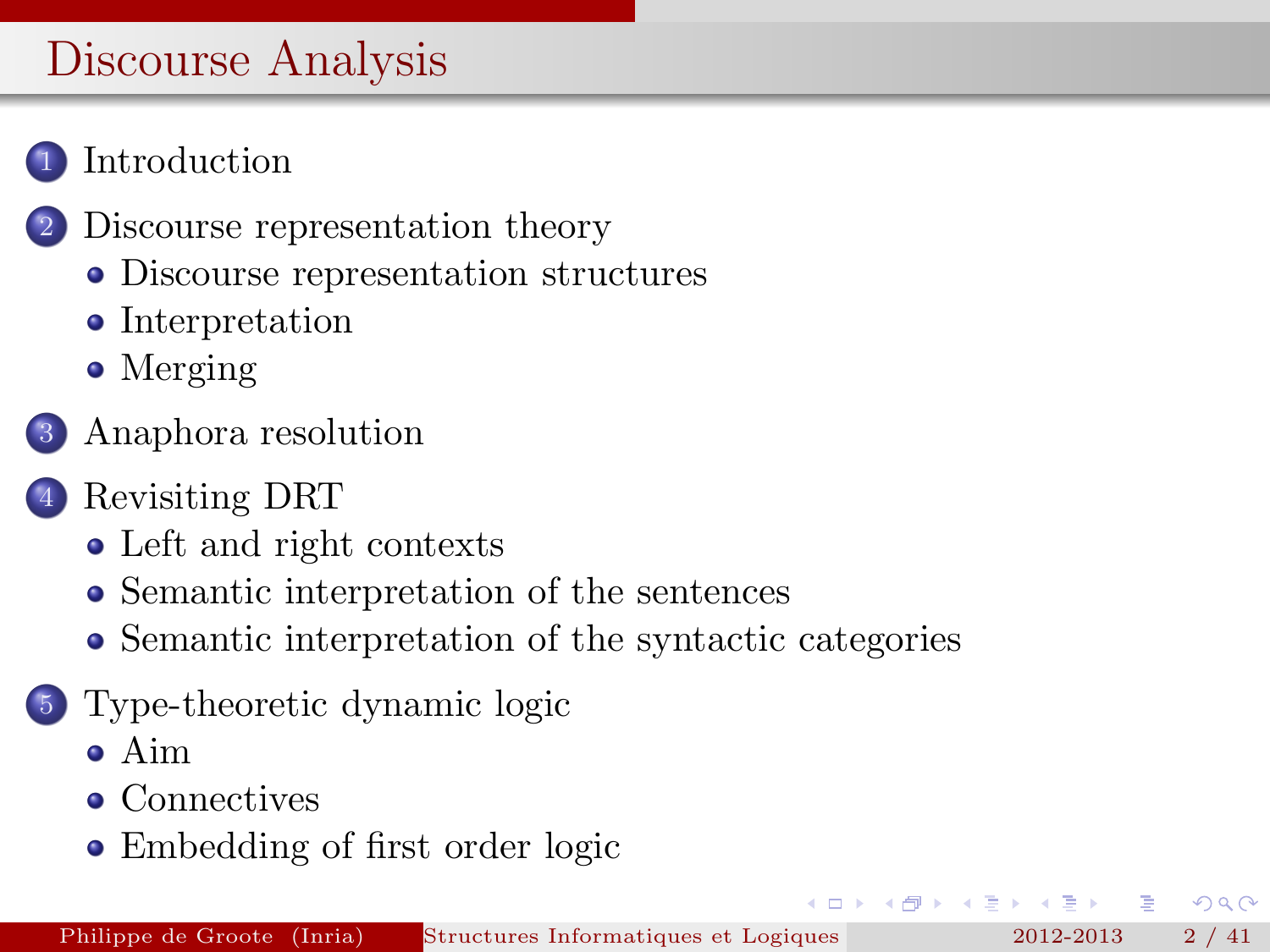- [Discourse representation theory](#page-4-0)
	- [Discourse representation structures](#page-4-0)
	- [Interpretation](#page-7-0)
	- [Merging](#page-9-0)
- 3 [Anaphora resolution](#page-11-0)
- [Revisiting DRT](#page-15-0)
	- [Left and right contexts](#page-15-0)
	- [Semantic interpretation of the sentences](#page-18-0)
	- [Semantic interpretation of the syntactic categories](#page-24-0)
- [Type-theoretic dynamic logic](#page-27-0)
	- [Aim](#page-27-0)
	- [Connectives](#page-30-0)
	- [Embedding of first order logic](#page-36-0)

<span id="page-2-0"></span> $\Omega$ 

 $A \equiv 0$  and  $B$ 

 $\leftarrow$   $\Box$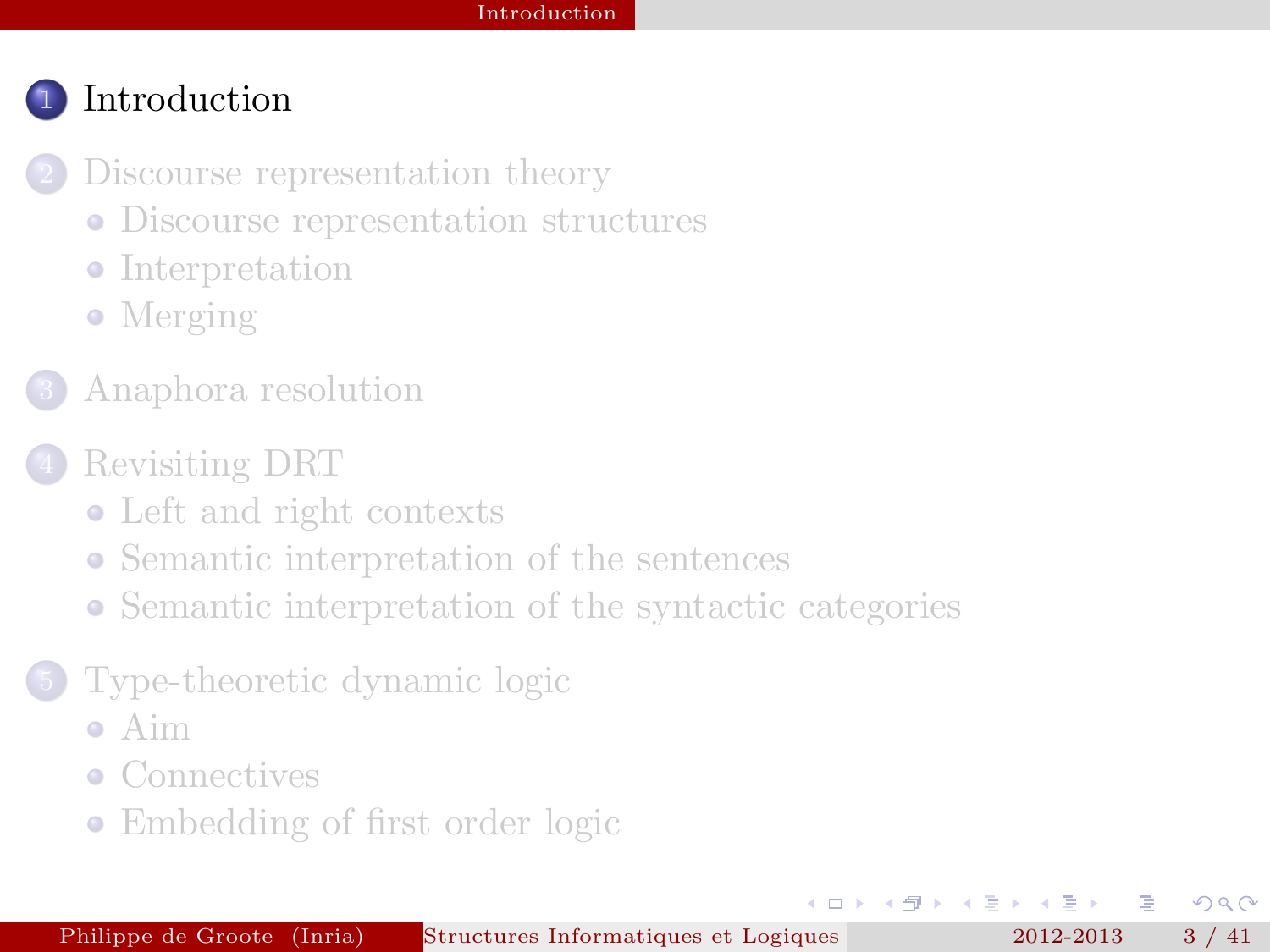A man entered the room. He switched on the light.

I am the only one in this group who dares to say that I am wrong.

Every farmer who owns a donkey beats it.

A wolf might come in. It would eat you first.

John does not have a car. He would not know where to park it.

Either there is no bathroom in this apartment or it is in a funny place.

The man who gives his paycheck to his wife is wiser than the man who gives it to his mistress.

<span id="page-3-0"></span> $\Omega$ 

イロメ イ押メ イヨメ イヨメ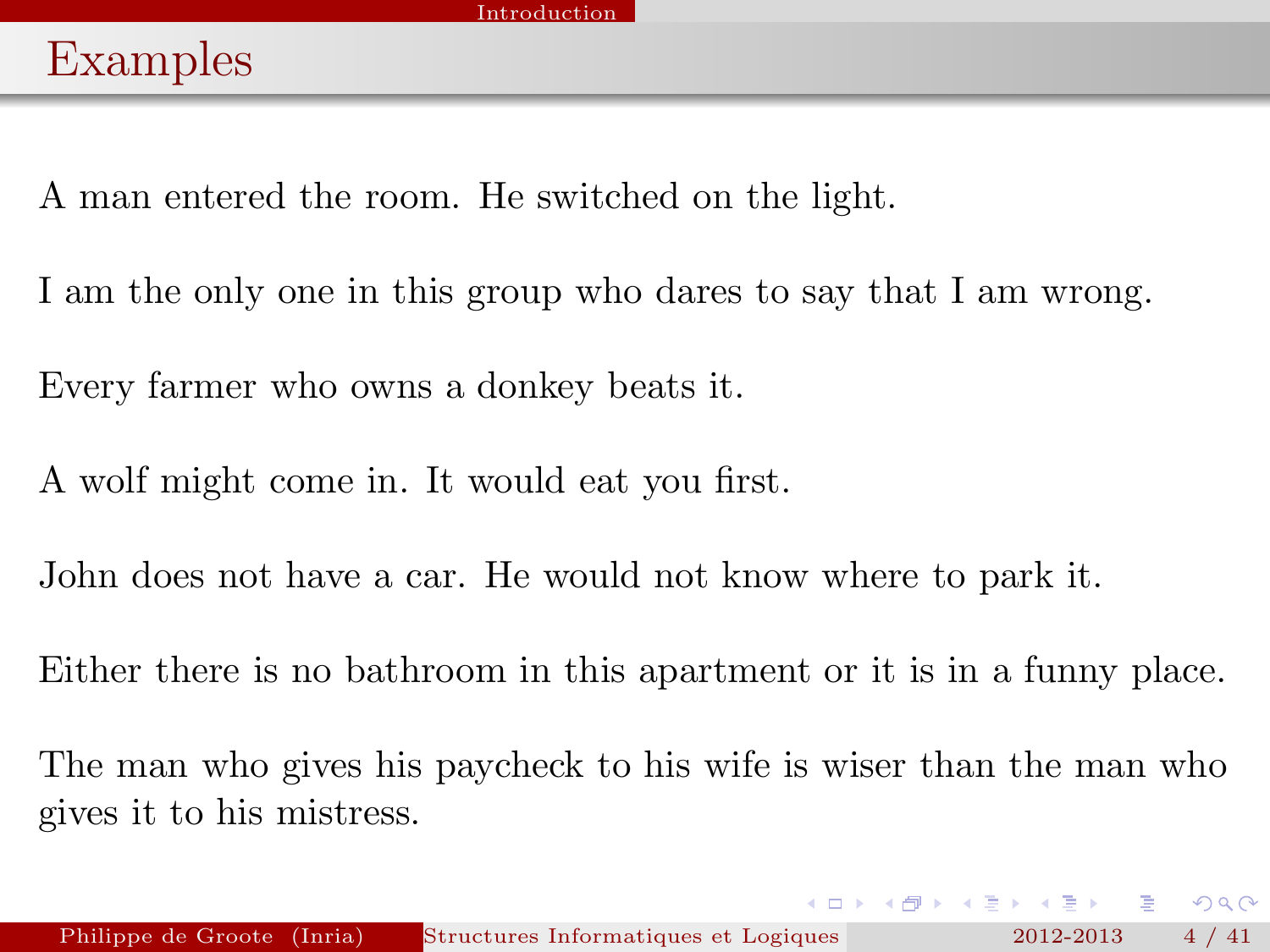- 2 [Discourse representation theory](#page-4-0)
	- [Discourse representation structures](#page-4-0)
	- [Interpretation](#page-7-0)
	- [Merging](#page-9-0)
- 3 [Anaphora resolution](#page-11-0)

#### [Revisiting DRT](#page-15-0)

- [Left and right contexts](#page-15-0)
- [Semantic interpretation of the sentences](#page-18-0)
- [Semantic interpretation of the syntactic categories](#page-24-0)
- [Type-theoretic dynamic logic](#page-27-0)
	- [Aim](#page-27-0)
	- [Connectives](#page-30-0)
	- [Embedding of first order logic](#page-36-0)

<span id="page-4-0"></span> $\Omega$ 

 $4.25 \times 1.25$ 

 $\leftarrow$   $\Box$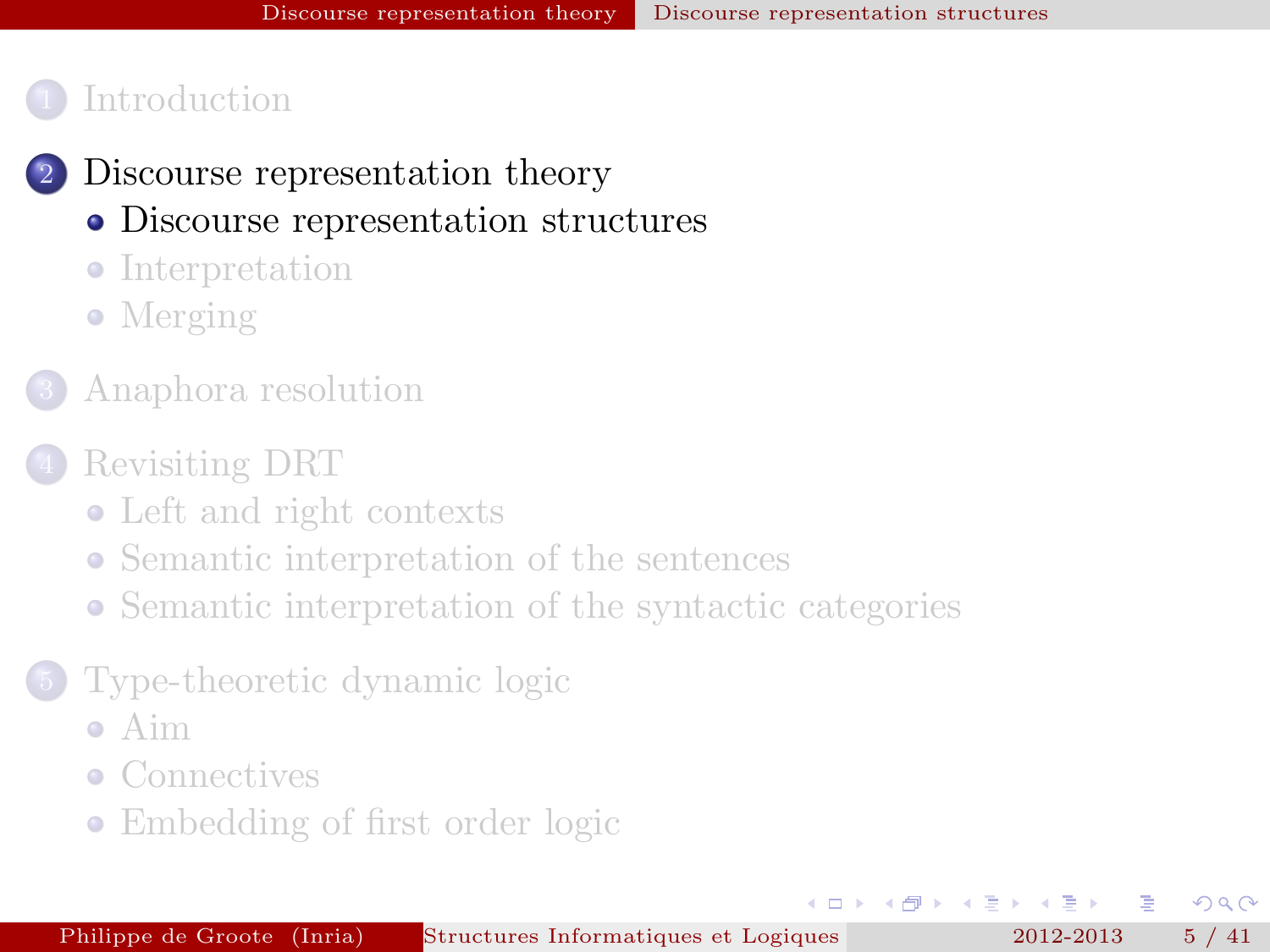# Definition

#### Terms

$$
t ::= v \mid c
$$

#### Conditions

$$
C ::= \top | Pt_1 \dots t_n | v \dot{=} t | v \neq t | \neg D
$$

#### Strucutures

$$
D ::= (\{v_1, \ldots, v_n\}, \{C_1, \ldots, C_m\})
$$

Philippe de Groote (Inria) Structures Informatiques et Logiques pour la Modielisation 2012-2013 6 / 41

 $\Rightarrow$ 

 $299$ 

メロメ メ御き メミメ メミメ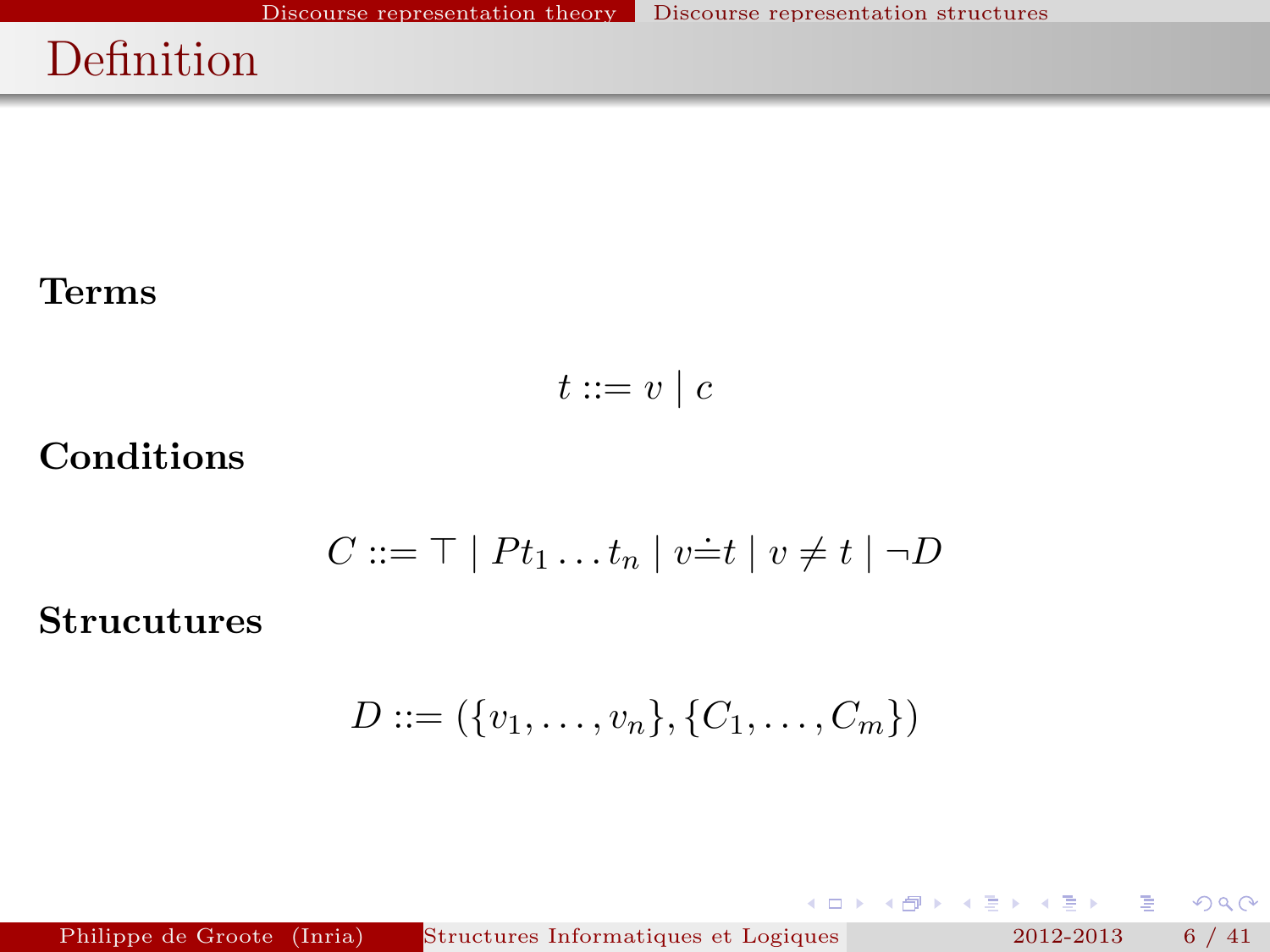#### Box notation



Philippe de Groote (Inria) Structures Informatiques et Logiques pour la Modielisation 2012-2013 7 / 41

メロメ メ御 メメ ミメ メモメ

高

 $299$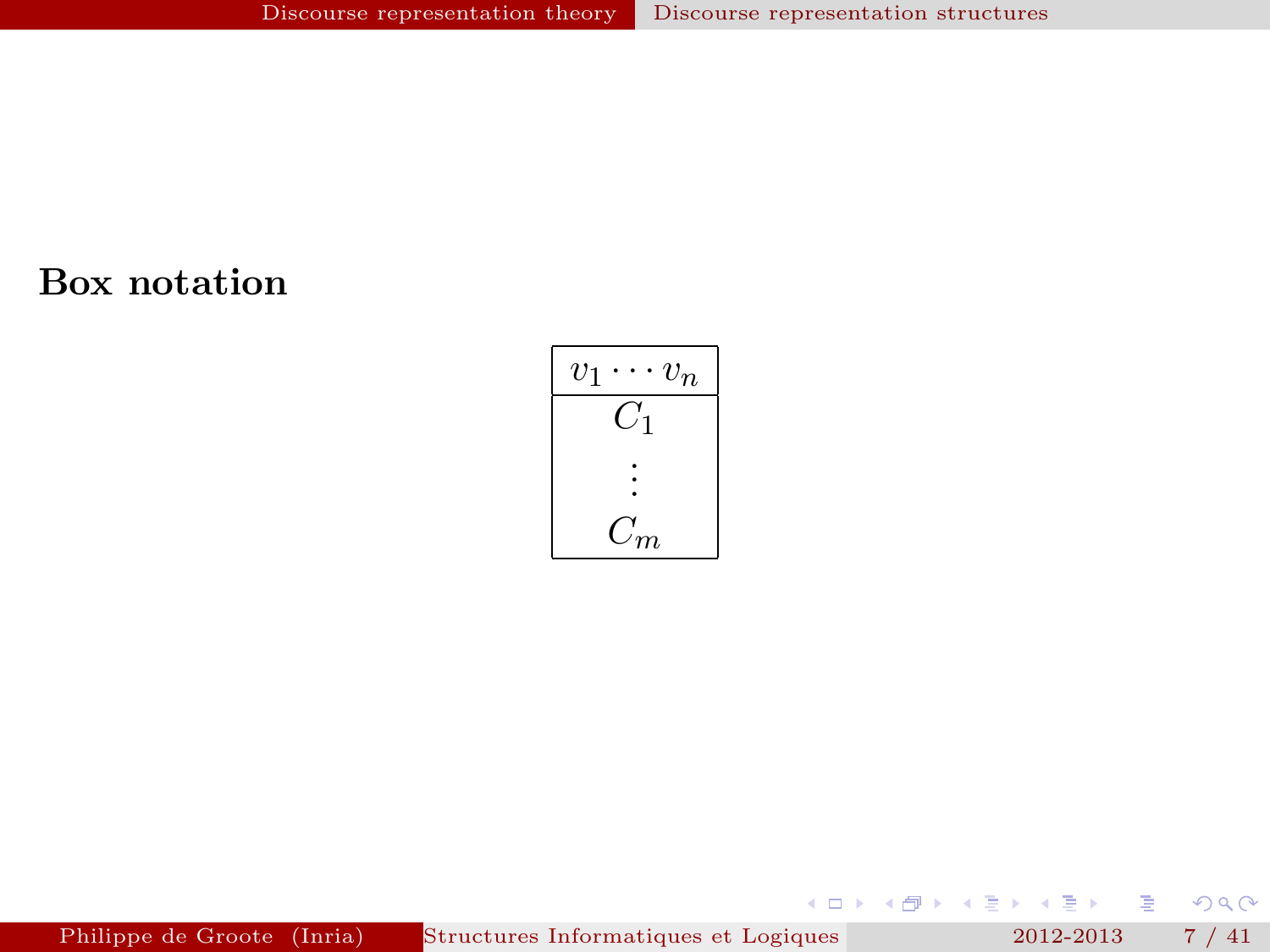#### 2 [Discourse representation theory](#page-4-0)

- [Discourse representation structures](#page-4-0)
- [Interpretation](#page-7-0)
- [Merging](#page-9-0)
- 3 [Anaphora resolution](#page-11-0)

#### [Revisiting DRT](#page-15-0)

- [Left and right contexts](#page-15-0)
- [Semantic interpretation of the sentences](#page-18-0)
- [Semantic interpretation of the syntactic categories](#page-24-0)
- [Type-theoretic dynamic logic](#page-27-0)
	- [Aim](#page-27-0)
	- [Connectives](#page-30-0)
	- [Embedding of first order logic](#page-36-0)

<span id="page-7-0"></span> $\Omega$ 

 $4.25 \times 1.25$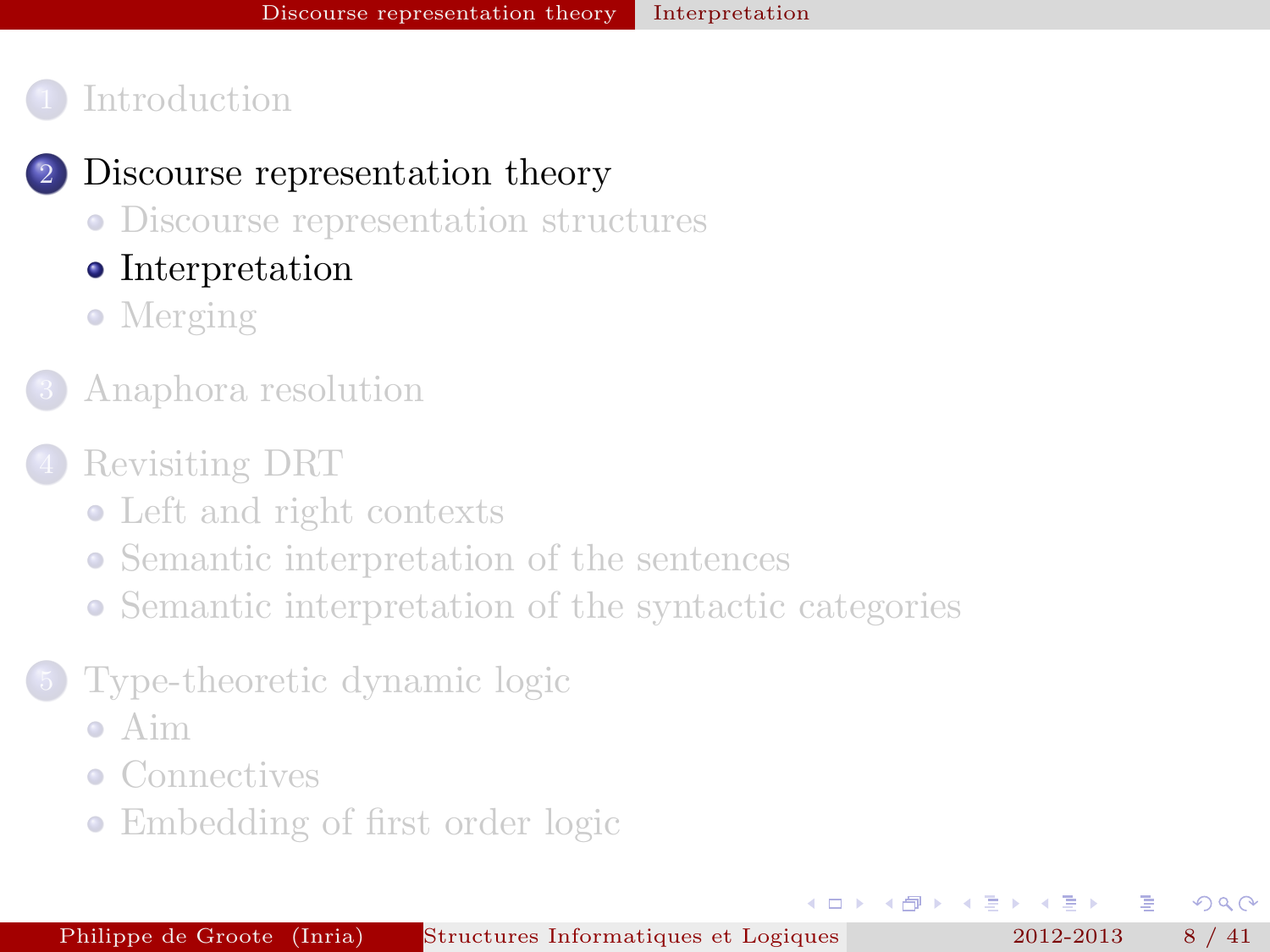# Interpretation



<span id="page-8-0"></span> $2Q$ 

 $\leftarrow \equiv$ 

→ 重

D.

(ロ) ( ) →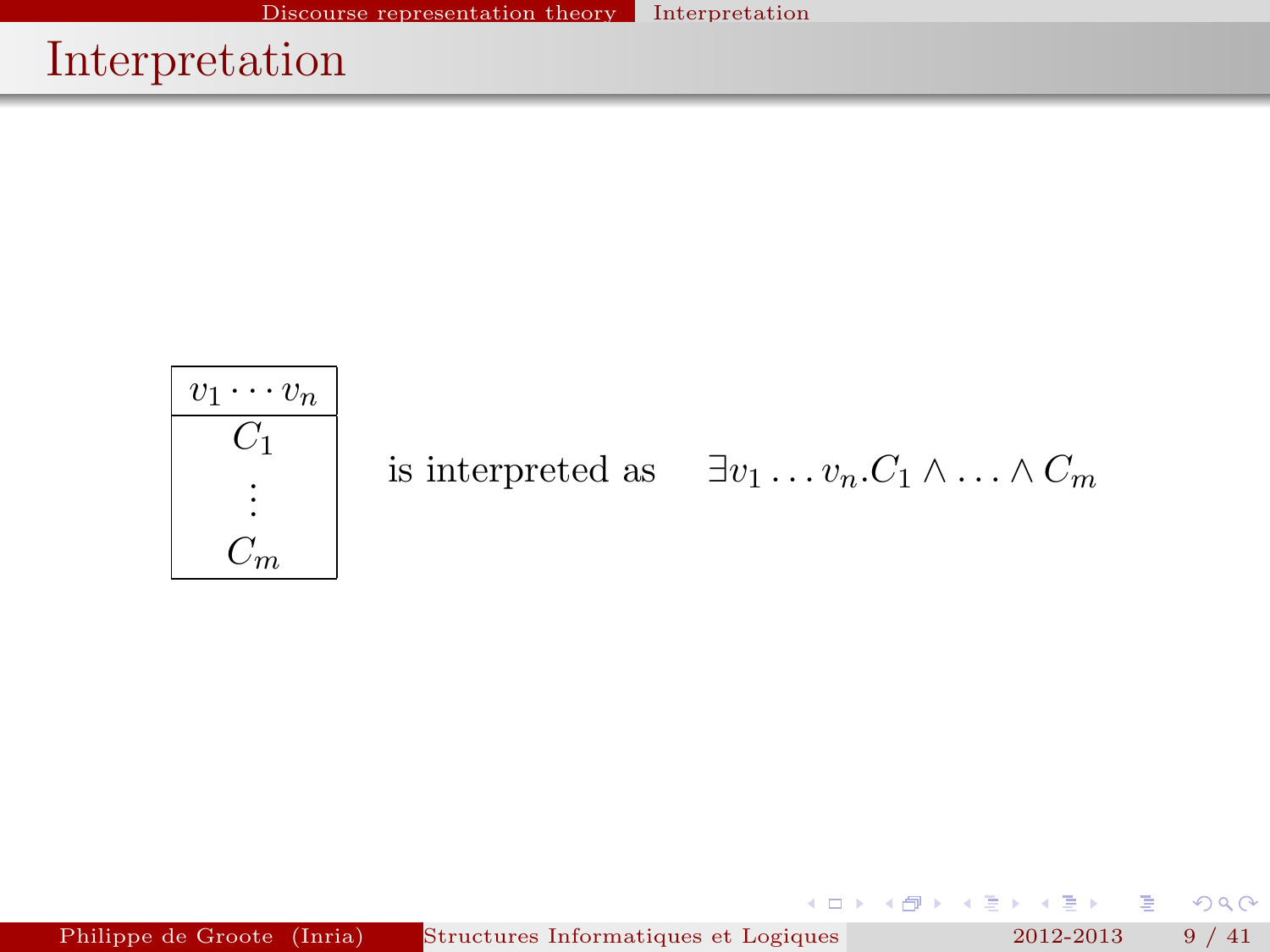#### 2 [Discourse representation theory](#page-4-0)

- [Discourse representation structures](#page-4-0)
- [Interpretation](#page-7-0)
- [Merging](#page-9-0)
- 3 [Anaphora resolution](#page-11-0)

## [Revisiting DRT](#page-15-0)

- [Left and right contexts](#page-15-0)
- [Semantic interpretation of the sentences](#page-18-0)
- [Semantic interpretation of the syntactic categories](#page-24-0)

## [Type-theoretic dynamic logic](#page-27-0)

- [Aim](#page-27-0)
- [Connectives](#page-30-0)
- [Embedding of first order logic](#page-36-0)

 $\leftarrow$   $\Box$ 

4 戸下

<span id="page-9-0"></span> $\Omega$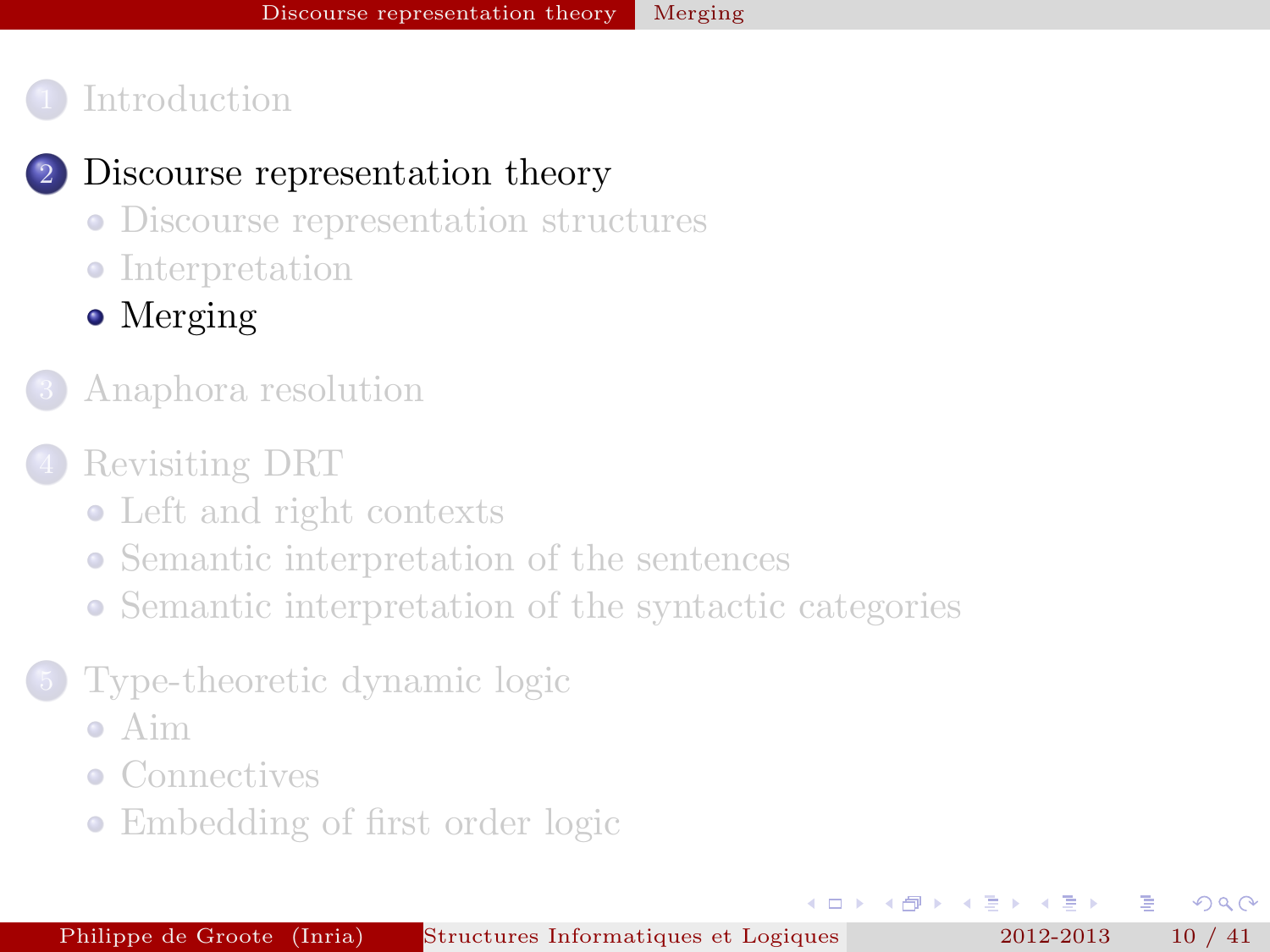# Merging

A man entered the room. He switched on the light



Every man loves a woman. ?He smiles at her

<span id="page-10-0"></span>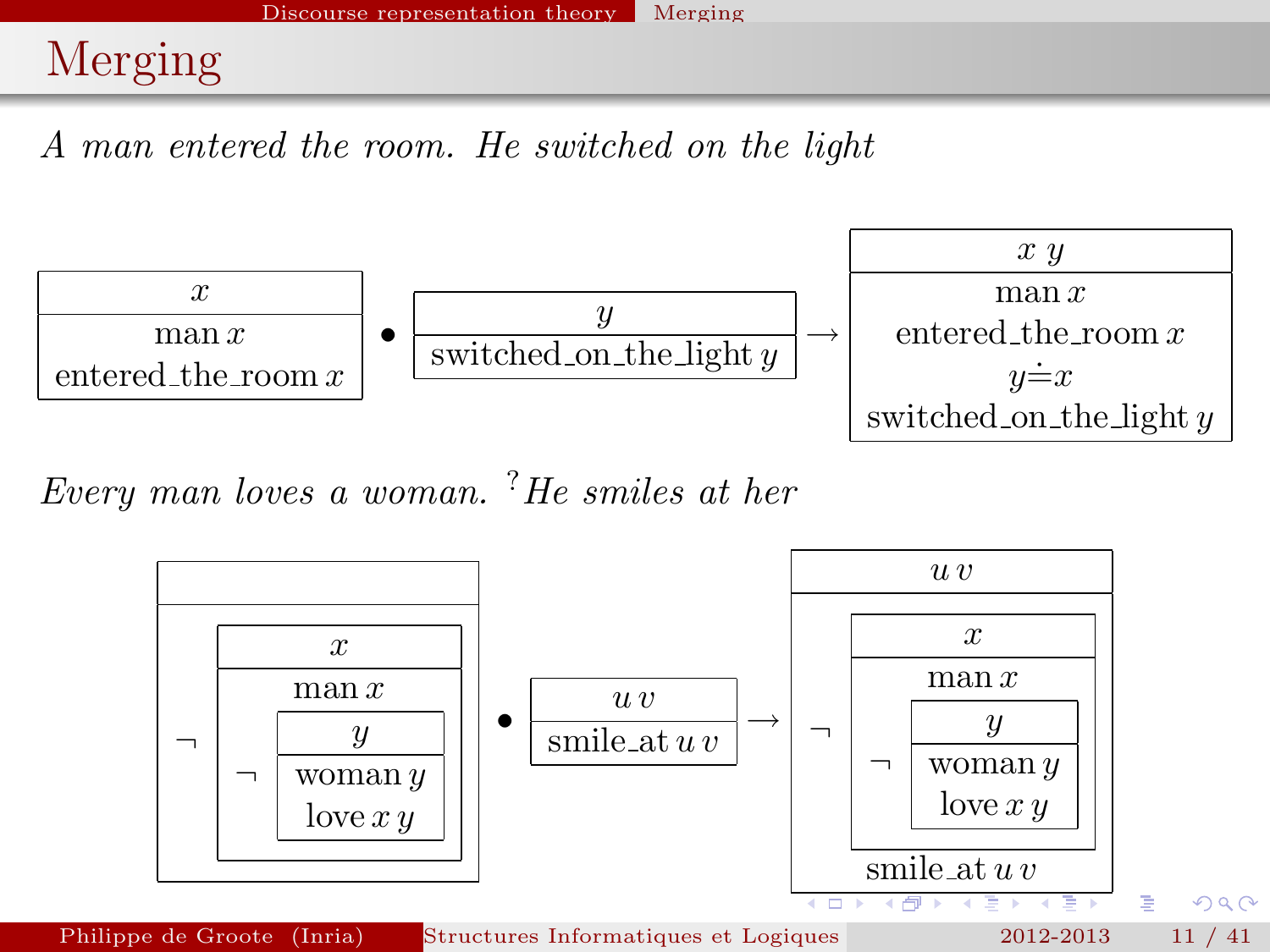- [Discourse representation theory](#page-4-0)
	- [Discourse representation structures](#page-4-0)
	- [Interpretation](#page-7-0)
	- [Merging](#page-9-0)

## 3 [Anaphora resolution](#page-11-0)

#### [Revisiting DRT](#page-15-0)

- [Left and right contexts](#page-15-0)
- [Semantic interpretation of the sentences](#page-18-0)
- [Semantic interpretation of the syntactic categories](#page-24-0)

## [Type-theoretic dynamic logic](#page-27-0)

- [Aim](#page-27-0)
- [Connectives](#page-30-0)
- [Embedding of first order logic](#page-36-0)

 $\leftarrow$   $\Box$ 

<span id="page-11-0"></span> $\Omega$ 

 $\leftarrow$   $\equiv$   $\rightarrow$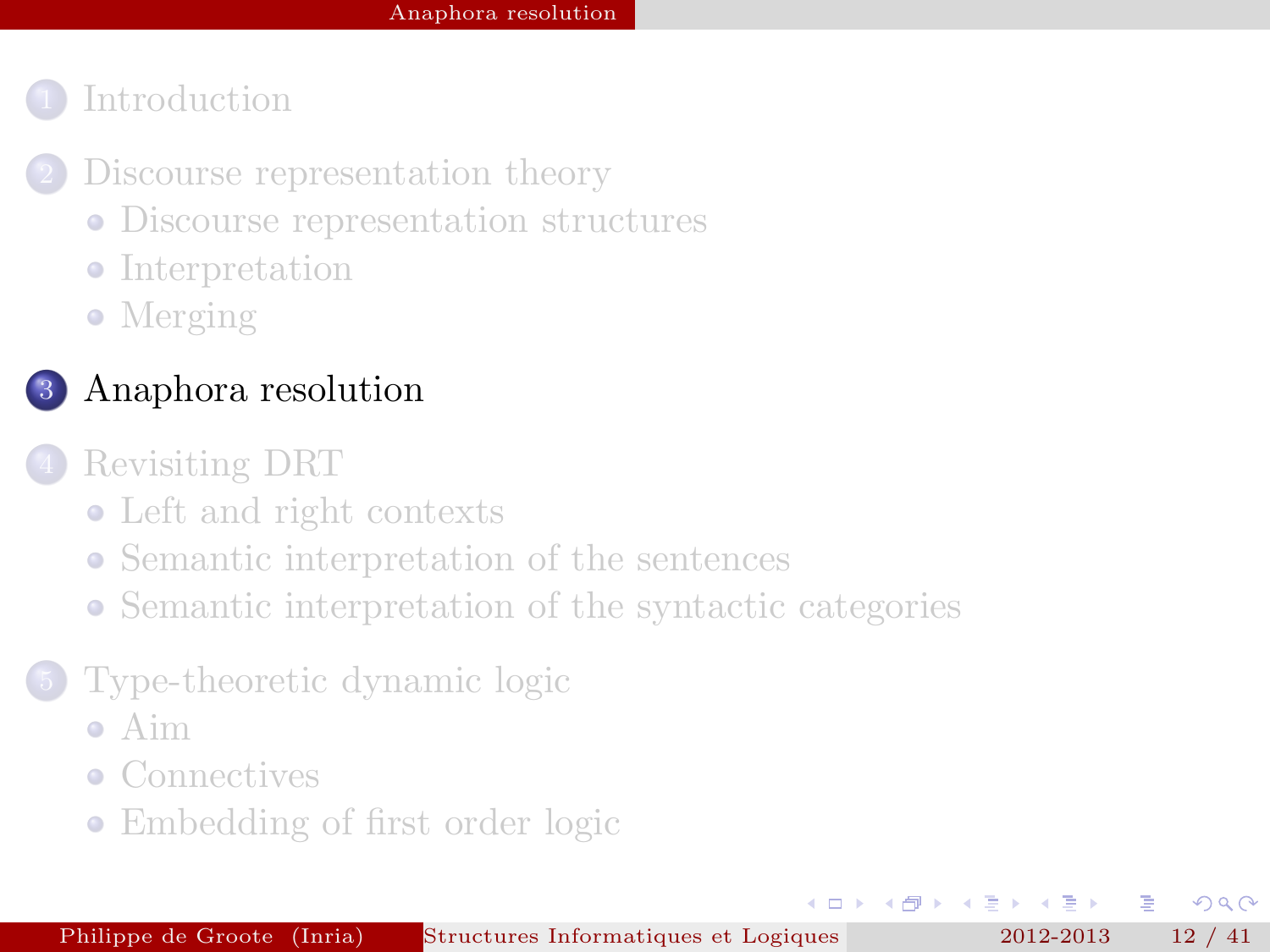# Knowledge-poor approach

Peter loves Mary. But she does not love him. It is John whom she loves. He is a nicer guy.

Based on:

- morphological features,
- grammatical roles,
- discourse functions: theme (topic), rheme, ...

Signaling the topic:

- stating it as the subject,
- $\bullet$  using the passive voice to turn an object into the subject,
- clefting (it is from Mary that I learned the news),
- periphrastic constructions ("as for", "concerning", "speaking of", ...),
- dislocation, a.k.a. topicalization (Mary, [I lo](#page-11-0)[ve](#page-13-0)[he](#page-12-0)[r\)](#page-13-0)[.](#page-10-0)

<span id="page-12-0"></span> $QQQ$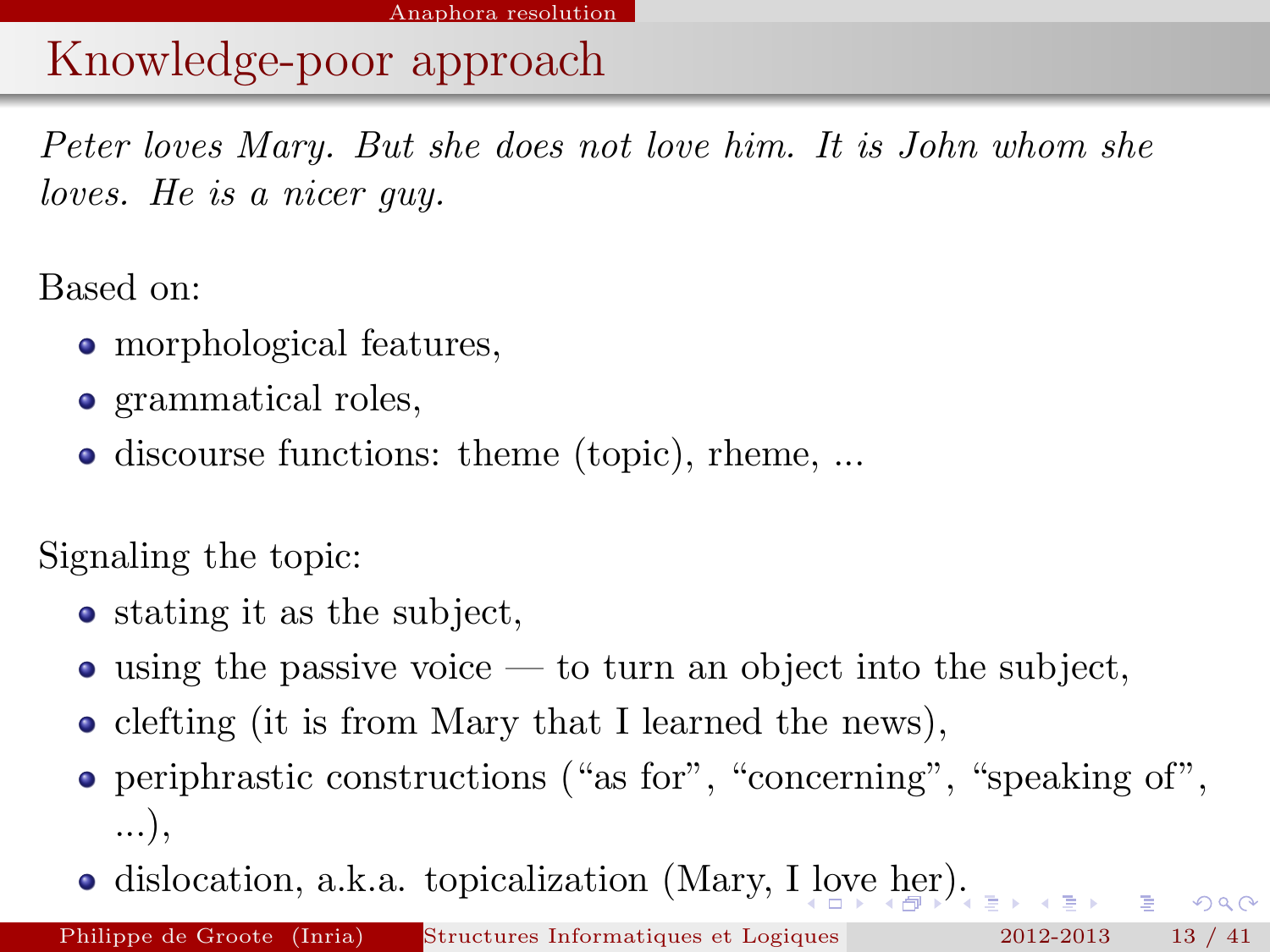Anaphora resolution

Knowledge-poor approach + statistical training

The utility (CDVU) shows you a LIST4250, LIST38PP, or LIST3820 file on your terminal for a format similar to that in which it will be printed

<span id="page-13-0"></span> $QQ$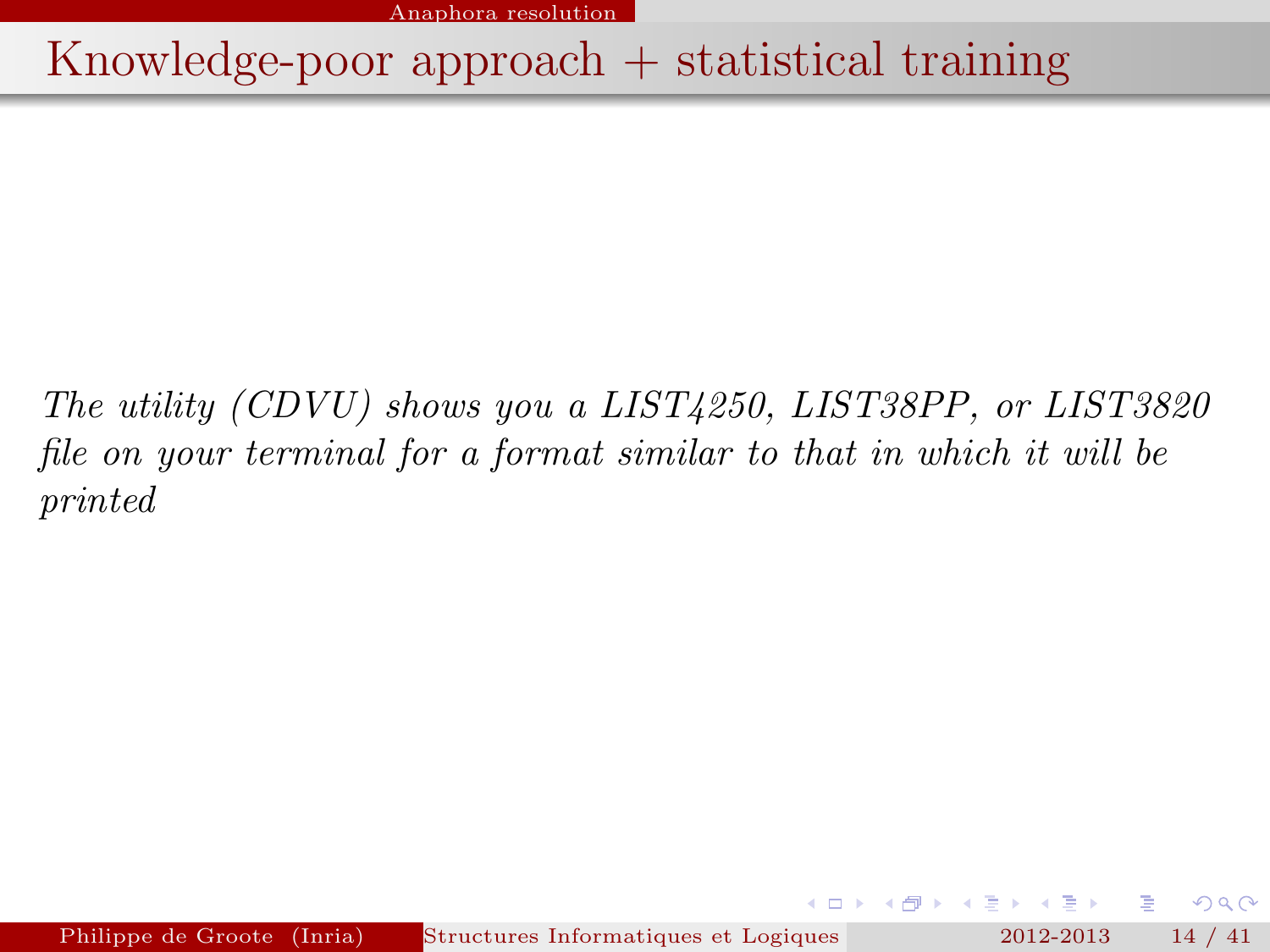Anaphora resolution

Knowledge based approach

John hid Bill's keys. He was drunk.

John hid Bill's keys. He was playing a joke on him.

Philippe de Groote (Inria) Structures Informatiques et Logiques pour la Modielisation Linguisticus et Logiques pour la Modielisation Linguisticus (MPRI 2012-2013 15 / 41.1 - second particular et Logiques et Logiques 2012-2

重

 $2Q$ 

 $\rightarrow$   $\equiv$   $\rightarrow$   $\rightarrow$   $\equiv$   $\rightarrow$ 

4. 0. 8. - 6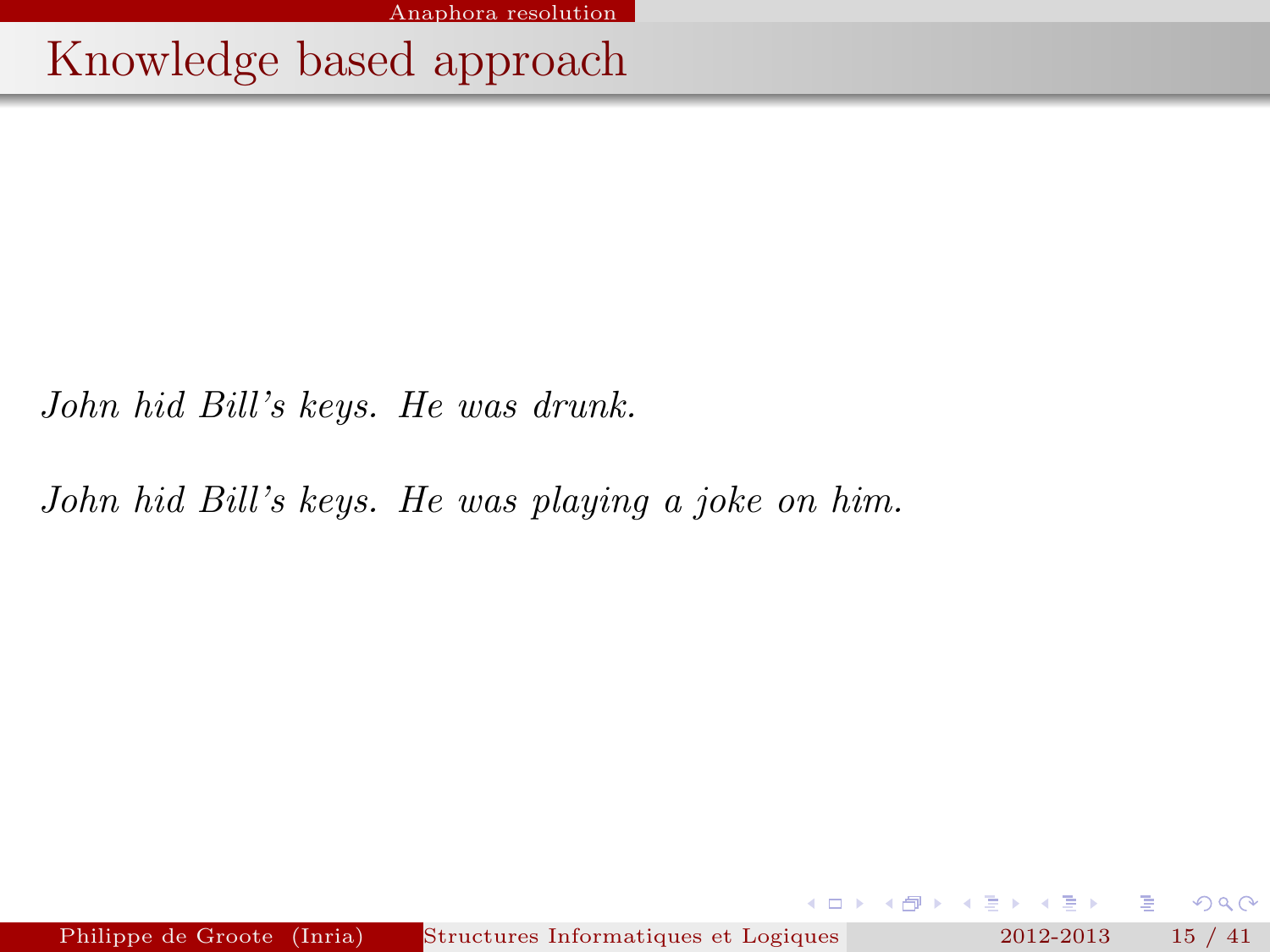- [Discourse representation theory](#page-4-0)
	- [Discourse representation structures](#page-4-0)
	- [Interpretation](#page-7-0)
	- [Merging](#page-9-0)
- 3 [Anaphora resolution](#page-11-0)

## [Revisiting DRT](#page-15-0)

- [Left and right contexts](#page-15-0)
- [Semantic interpretation of the sentences](#page-18-0)
- [Semantic interpretation of the syntactic categories](#page-24-0)

## [Type-theoretic dynamic logic](#page-27-0)

- [Aim](#page-27-0)
- [Connectives](#page-30-0)
- [Embedding of first order logic](#page-36-0)

 $\overline{a}$ 

4 三 下

<span id="page-15-0"></span> $\Omega$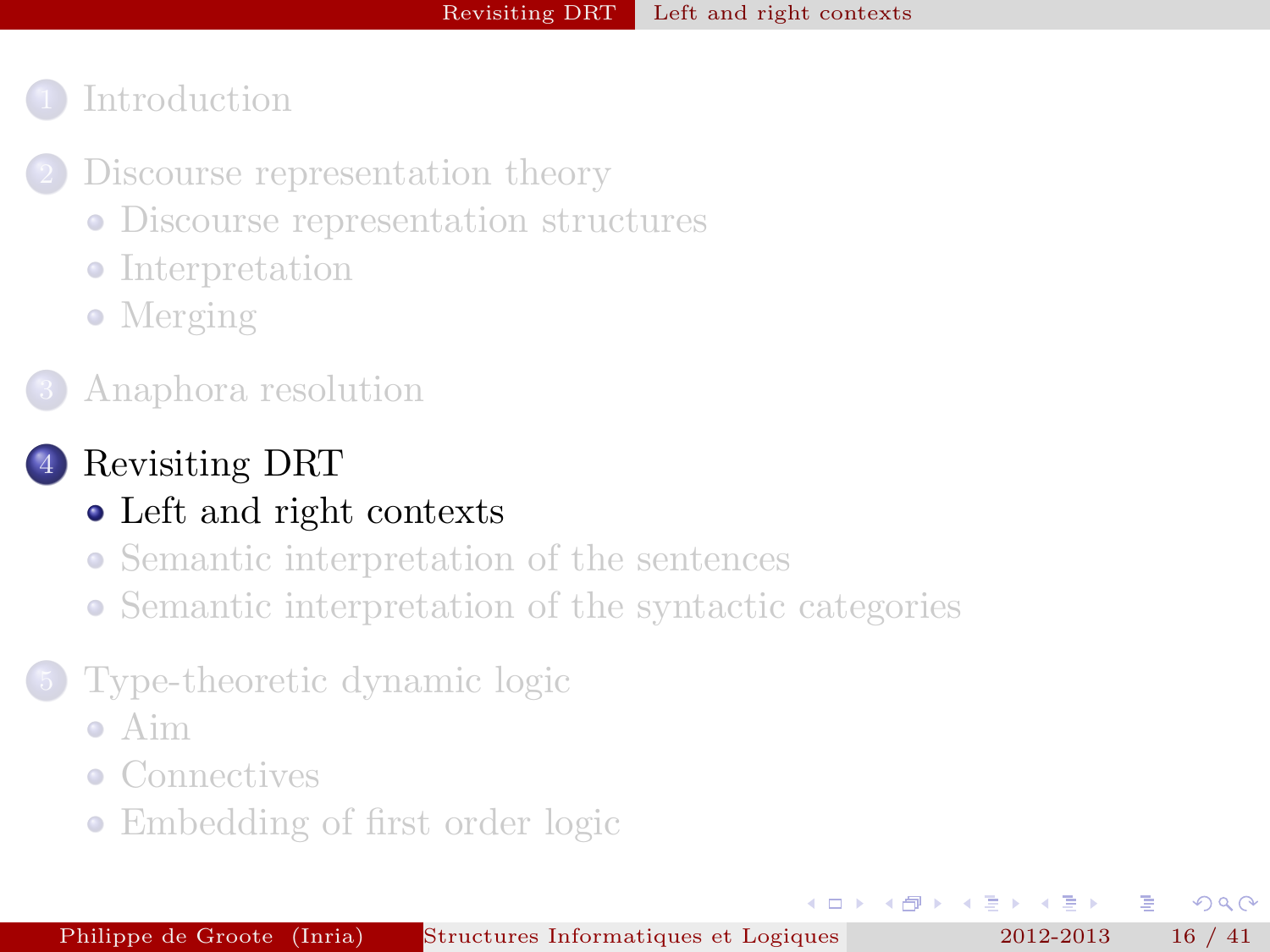# Typing the left and right contexts

Montague semantics is based on Church's simple type theory, which provides a full hierarchy of functional types built upon two atomic types:

- $\bullet$   $\iota$ , the type of individuals (a.k.a. entities).
- $\bullet$  *o*, the type of propositions (a.k.a. truth values).

We add a third atomic type,  $\gamma$ , which stands for the type of the left contexts.

What about the type of the right contexts?

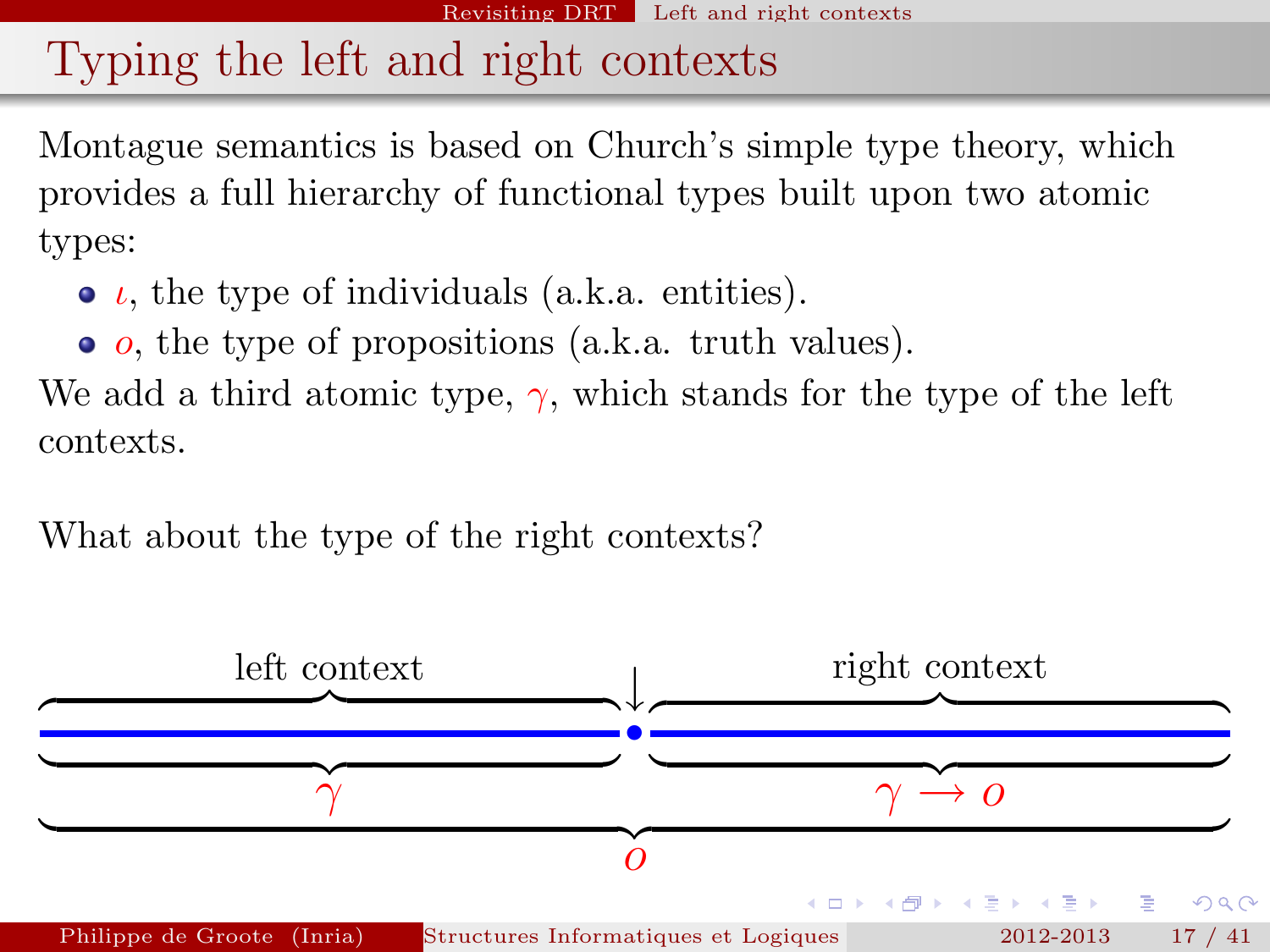Revisiting DRT Left and right contexts

# Updating and accessing the context

nil :  $\gamma$  $\vdots$  :  $\iota \to \gamma \to \gamma$ sel :  $\gamma \rightarrow \iota$ 

Philippe de Groote (Inria) Structures Informatiques et Logiques pour la Modielisation Linguisticus et Logique (MPRI 2012-2013 18 / 41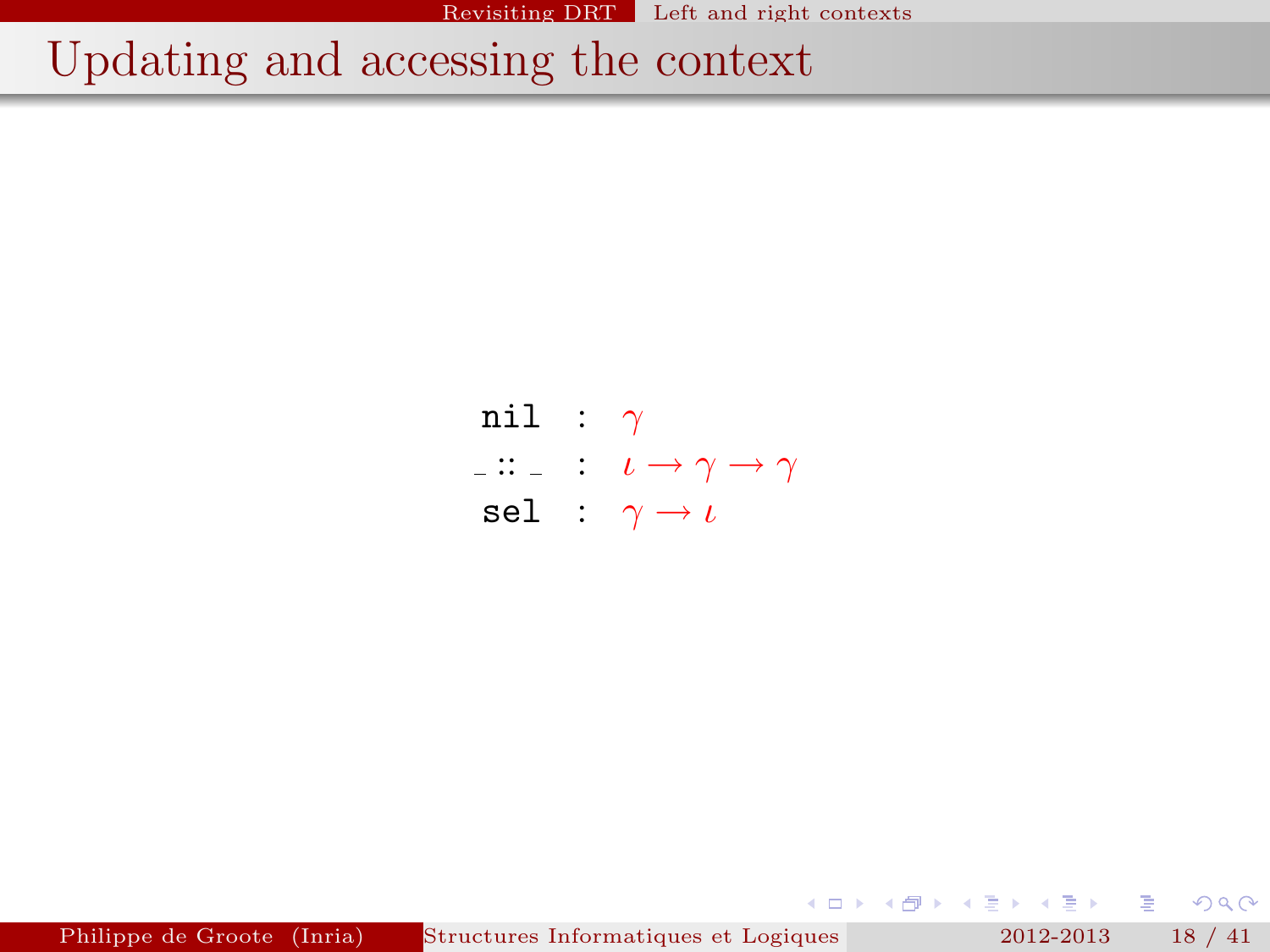- [Discourse representation theory](#page-4-0)
	- [Discourse representation structures](#page-4-0)
	- [Interpretation](#page-7-0)
	- [Merging](#page-9-0)
- 3 [Anaphora resolution](#page-11-0)

## [Revisiting DRT](#page-15-0)

• [Left and right contexts](#page-15-0)

#### [Semantic interpretation of the sentences](#page-18-0)

[Semantic interpretation of the syntactic categories](#page-24-0)

#### [Type-theoretic dynamic logic](#page-27-0)

- [Aim](#page-27-0)
- [Connectives](#page-30-0)
- [Embedding of first order logic](#page-36-0)

 $\leftarrow$   $\Box$ 

4 三 トー

<span id="page-18-0"></span> $\Omega$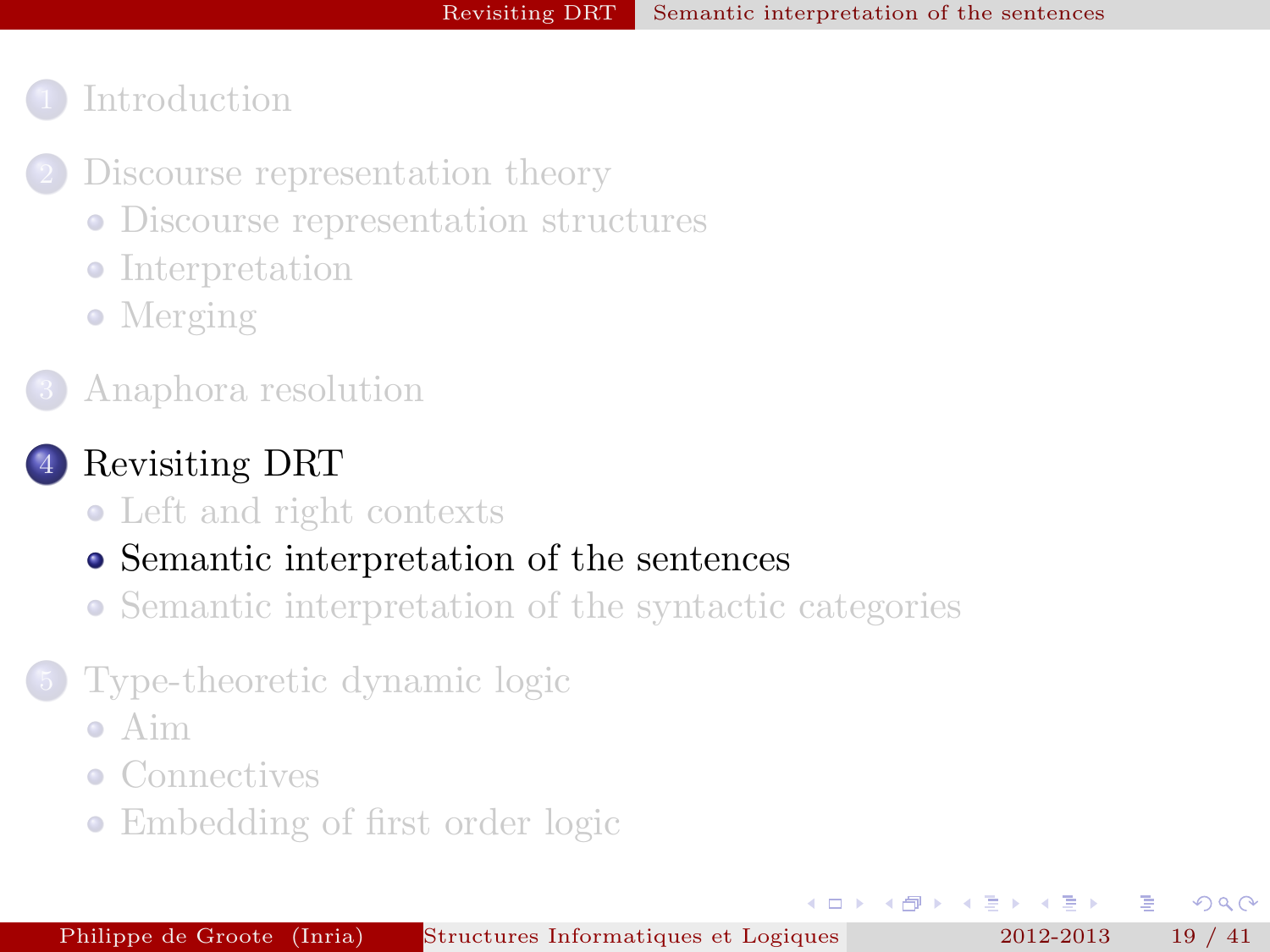# Semantic interpretation of the sentences

Let s be the syntactic category of sentences. Remember that we intend to abstract our notions of left and right contexts over the meaning of the sentences.

$$
[\![s]\!] = \gamma \to (\gamma \to o) \to o
$$

 $QQ$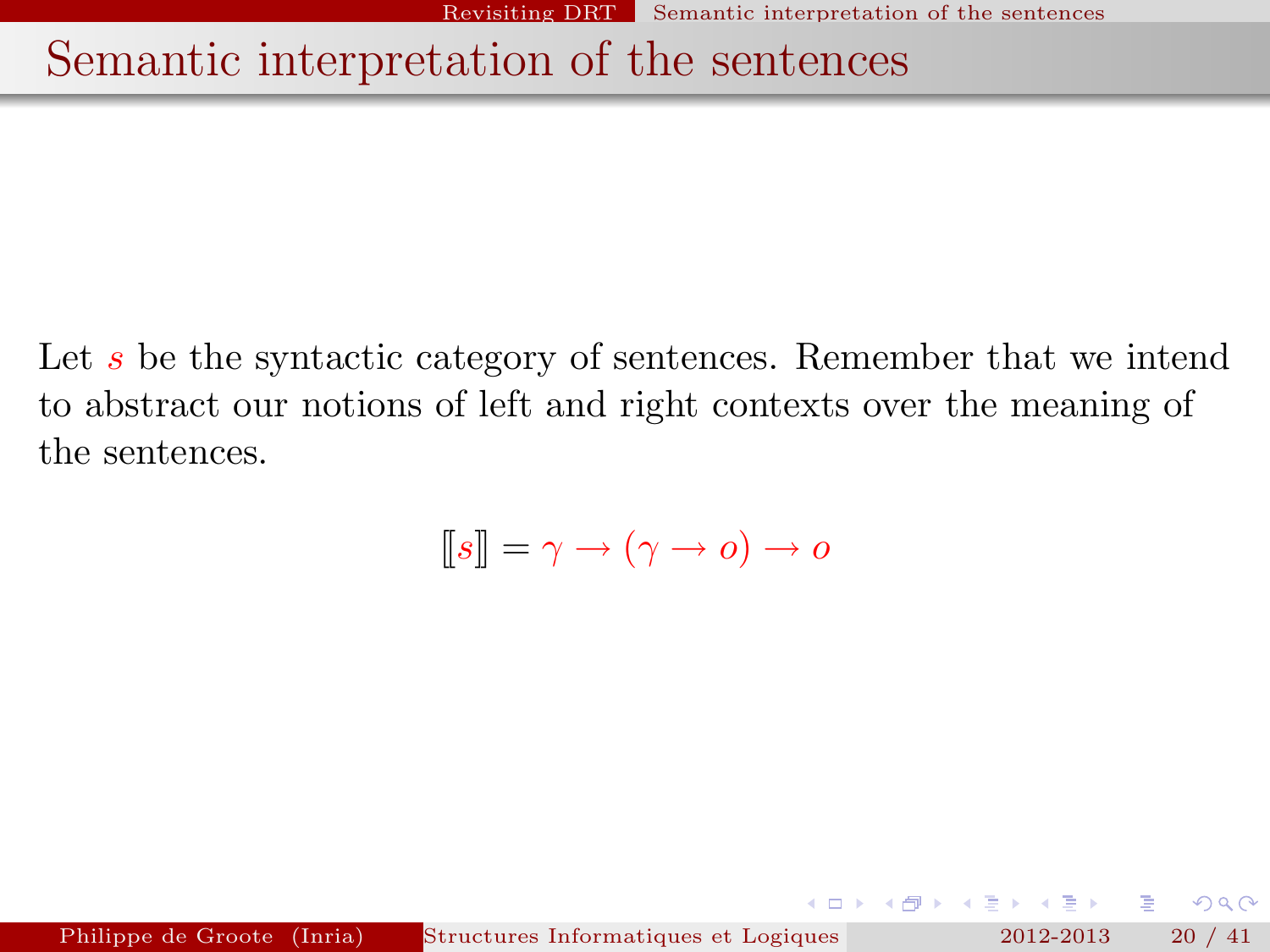# Composition of two sentence interpretations

# $[[S_1, S_2]] = \lambda e\phi$ .  $[[S_1]] e (\lambda e'. [[S_2]] e' \phi)$

Philippe de Groote (Inria) Structures Informatiques et Logiques 2012-2013 21 / 41

Þ

 $2Q$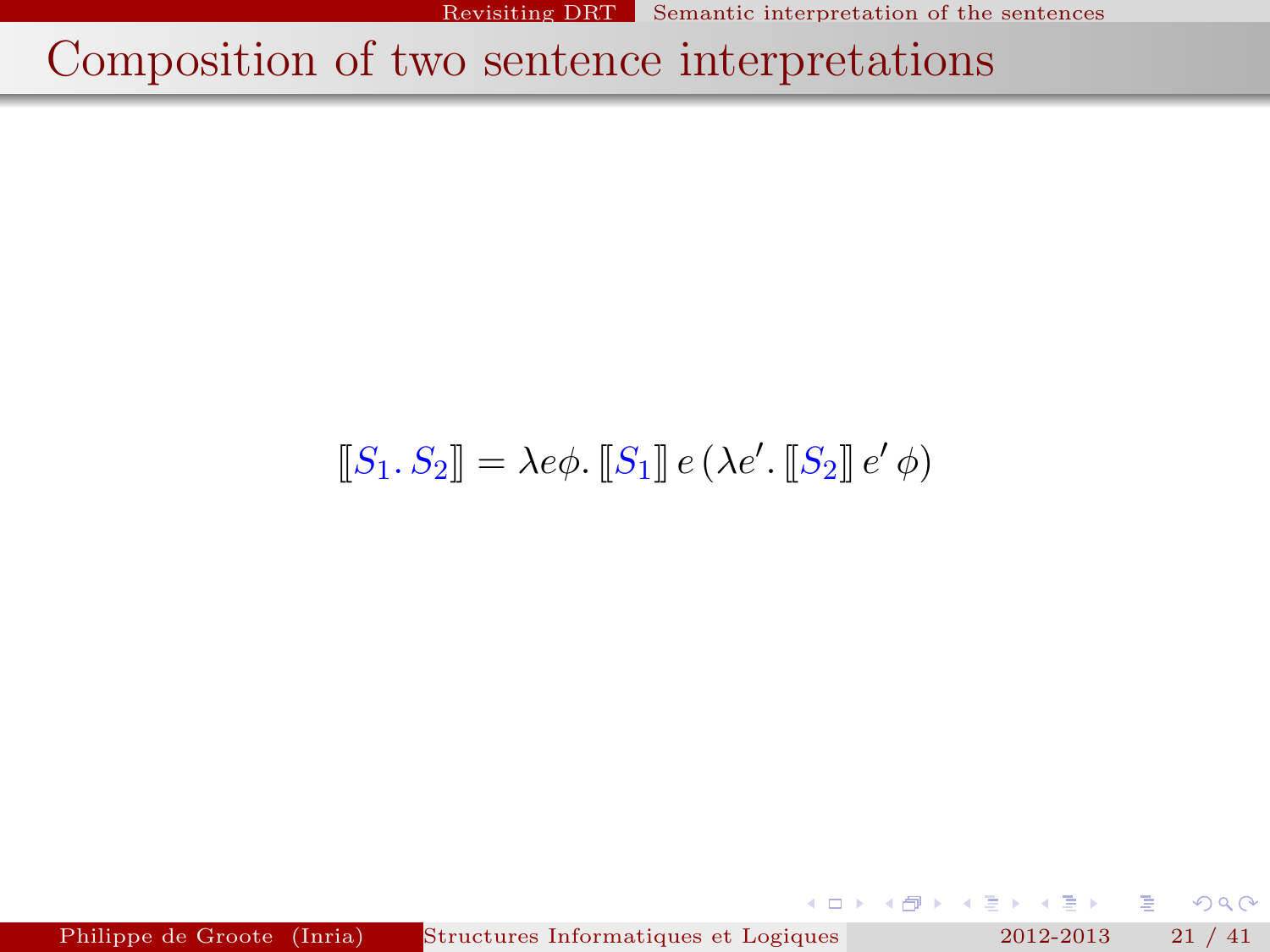# Back to DRT and DRSs

Consider a DRS:

$$
\begin{array}{|c|} \hline x_1 \dots x_n \\ \hline C_1 \\ \vdots \\ C_m \end{array}
$$

To such a structure, corresponds the following  $\lambda$ -term of type  $\gamma \to \gamma \to 0 \to 0$ :

$$
\lambda e\phi \cdot \exists x_1 \ldots x_n \cdot C_1 \wedge \cdots \wedge C_m \wedge \phi e'
$$

where  $e'$  is a context made of e and of the variables  $x_1, \ldots, x_n$ .

重

 $2Q$ 

**K ロ ト K 倒 ト K ヨ ト K ヨ ト**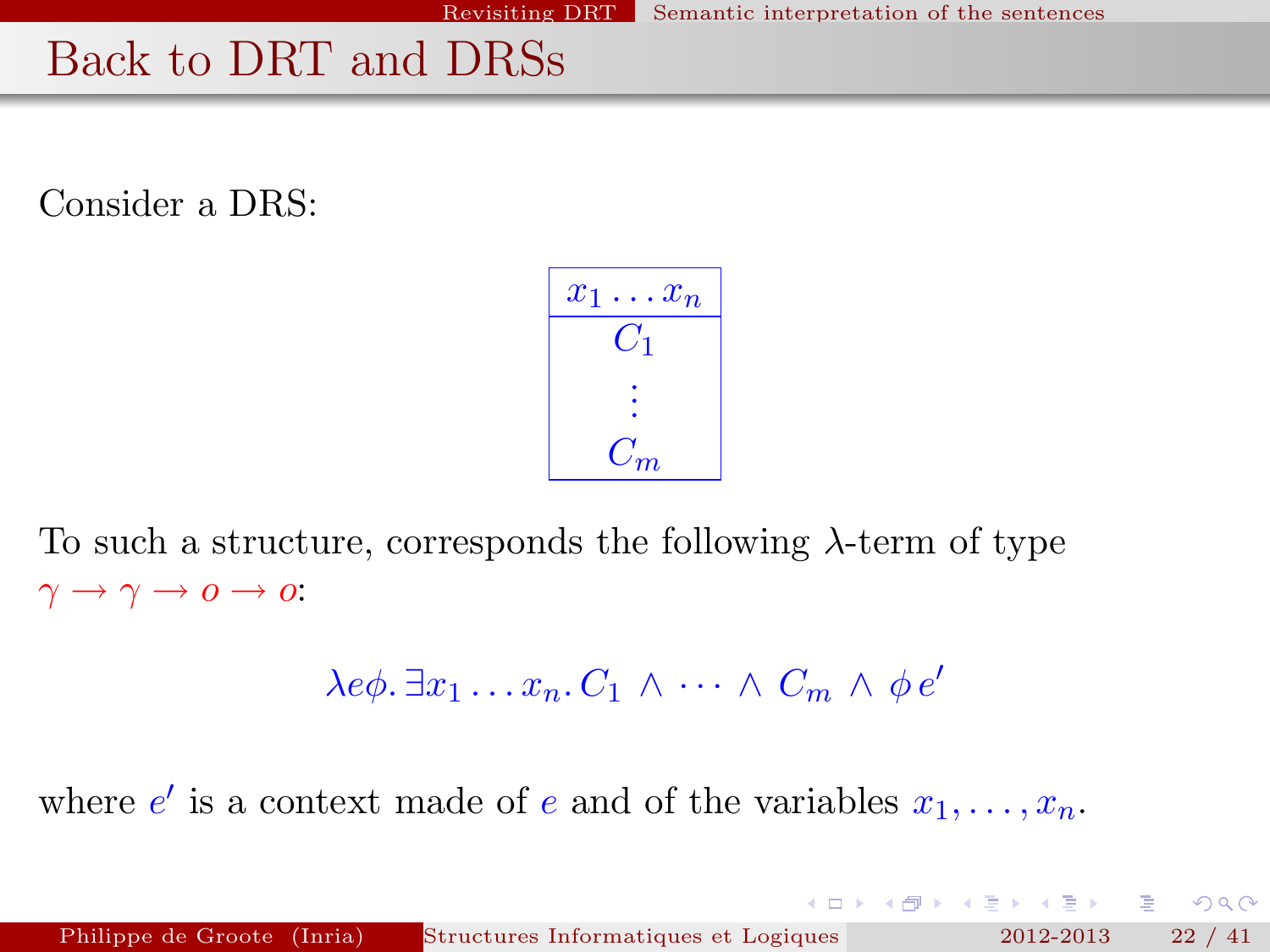John loves Mary. He smiles at her.

 $[[John \; loves \; Mary]] = \lambda e\phi$ . love j m  $\wedge \phi$  (m::j::e)

[He smiles at her]] =  $\lambda e\phi$ . smile (sel<sub>he</sub> e) (sel<sub>her</sub> e)  $\wedge \phi e$ 

Philippe de Groote (Inria) Structures Informatiques et Logiques 2012-2013 23 / 41

K ロ > K 레 > K 코 > K 코 > H 코 H YO Q @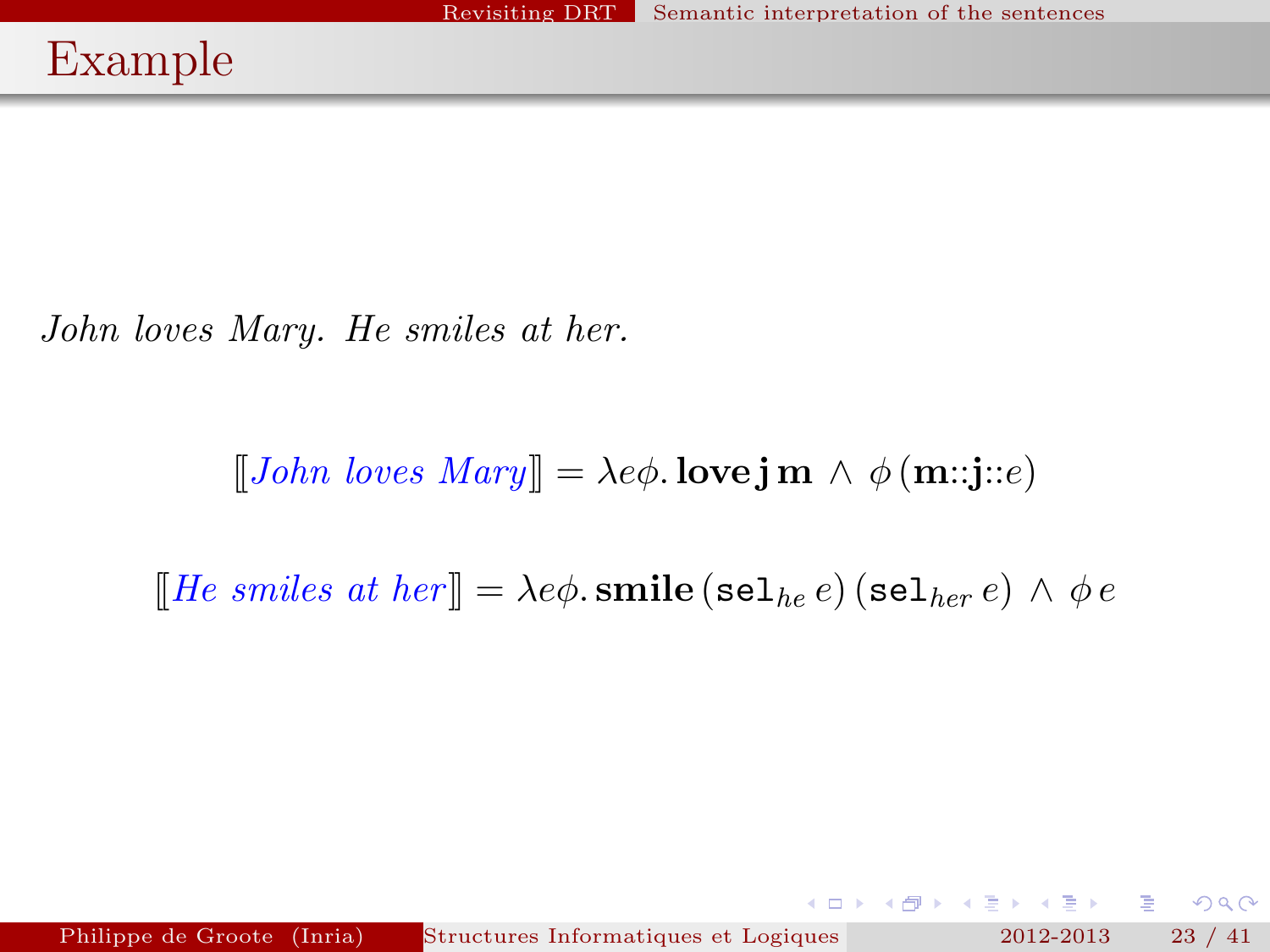$\lambda e\phi$ . [[John loves Mary]]  $e(\lambda e'.$  [He smiles at her]]  $e'\phi$ )

- $= \ \lambda e \phi. (\lambda e \phi.$  love  $\mathbf{j} \mathbf{m} \wedge \phi(\mathbf{m}::\mathbf{j}::e)) e (\lambda e'.$  [He smiles at her]]  $e' \phi)$
- $\rightarrow_{\beta} \lambda e\phi$ . ( $\lambda\phi$ . love j m  $\wedge \phi$  (m::j::e)) ( $\lambda e'$ . [[He smiles at her]]  $e' \phi$ )
- $\rightarrow_{\beta} \lambda e \phi$ . love j m  $\wedge (\lambda e'. \llbracket He \; \textit{smiles at her} \rrbracket \, e' \, \phi) \, (\mathbf{m}::\mathbf{j}::\mathbf{e})$
- $\rightarrow$ <sub>β</sub> λe $\phi$ . love j m  $\land$  [He smiles at her] (m::j::e)  $\phi$
- $= \text{ } \lambda e \phi.$  love j m  $\wedge$   $(\lambda e \phi.$  smile (sel<sub>he</sub> e) (sel<sub>her</sub> e)  $\wedge \phi e$ ) (m::j::e)  $\phi$  $\rightarrow$ <sub>β</sub> λe $\phi$ . love j m  $\wedge$

 $(\lambda \phi \text{.smile}(\text{sel}_{he}(\text{m::j::}e)) (\text{sel}_{her}(\text{m::j::}e)) \wedge \phi(\text{m::j::}e)) \phi$ 

- $\rightarrow$ <sub>β</sub> λeφ. love j m  $\land$  smile (sel<sub>he</sub> (m::j::e)) (sel<sub>her</sub> (m::j::e))  $\land$  φ (m::j::e)
- $= \lambda e \phi$ . love j m  $\wedge$  smile j (sel<sub>her</sub> (m::j::e))  $\wedge \phi$  (m::j::e)
- $= \lambda e \phi$ . love j m  $\wedge$  smile j m  $\wedge \phi$  (m::j::e)

KOD KOD KED KED E JOAN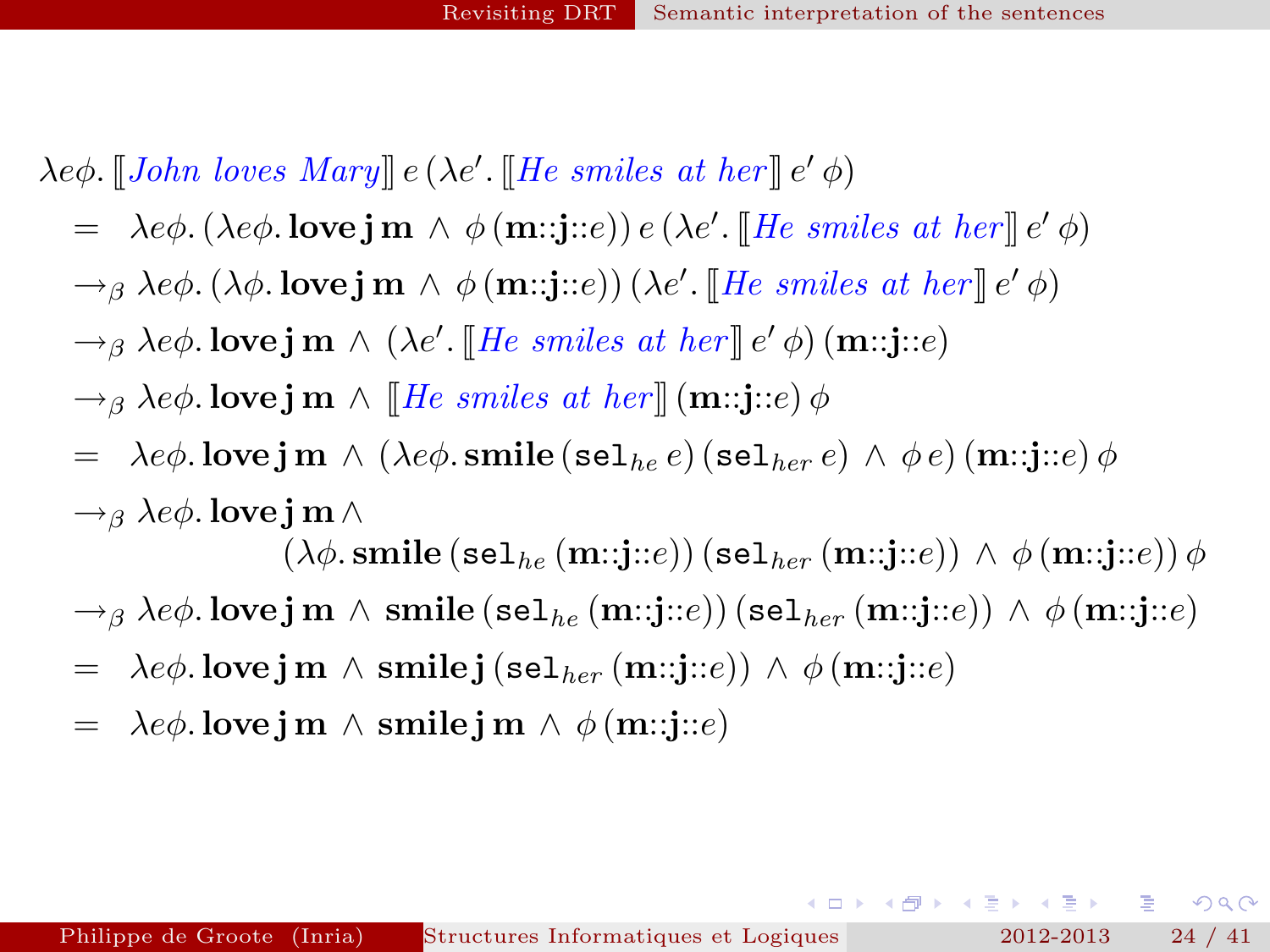$\overline{a}$ 

## **[Introduction](#page-2-0)**

- [Discourse representation theory](#page-4-0)
	- [Discourse representation structures](#page-4-0)
	- [Interpretation](#page-7-0)
	- [Merging](#page-9-0)
- 3 [Anaphora resolution](#page-11-0)

#### [Revisiting DRT](#page-15-0)

- [Left and right contexts](#page-15-0)
- [Semantic interpretation of the sentences](#page-18-0)
- [Semantic interpretation of the syntactic categories](#page-24-0)

#### [Type-theoretic dynamic logic](#page-27-0)

- [Aim](#page-27-0)
- [Connectives](#page-30-0)
- [Embedding of first order logic](#page-36-0)

4 三 トー

<span id="page-24-0"></span> $\Omega$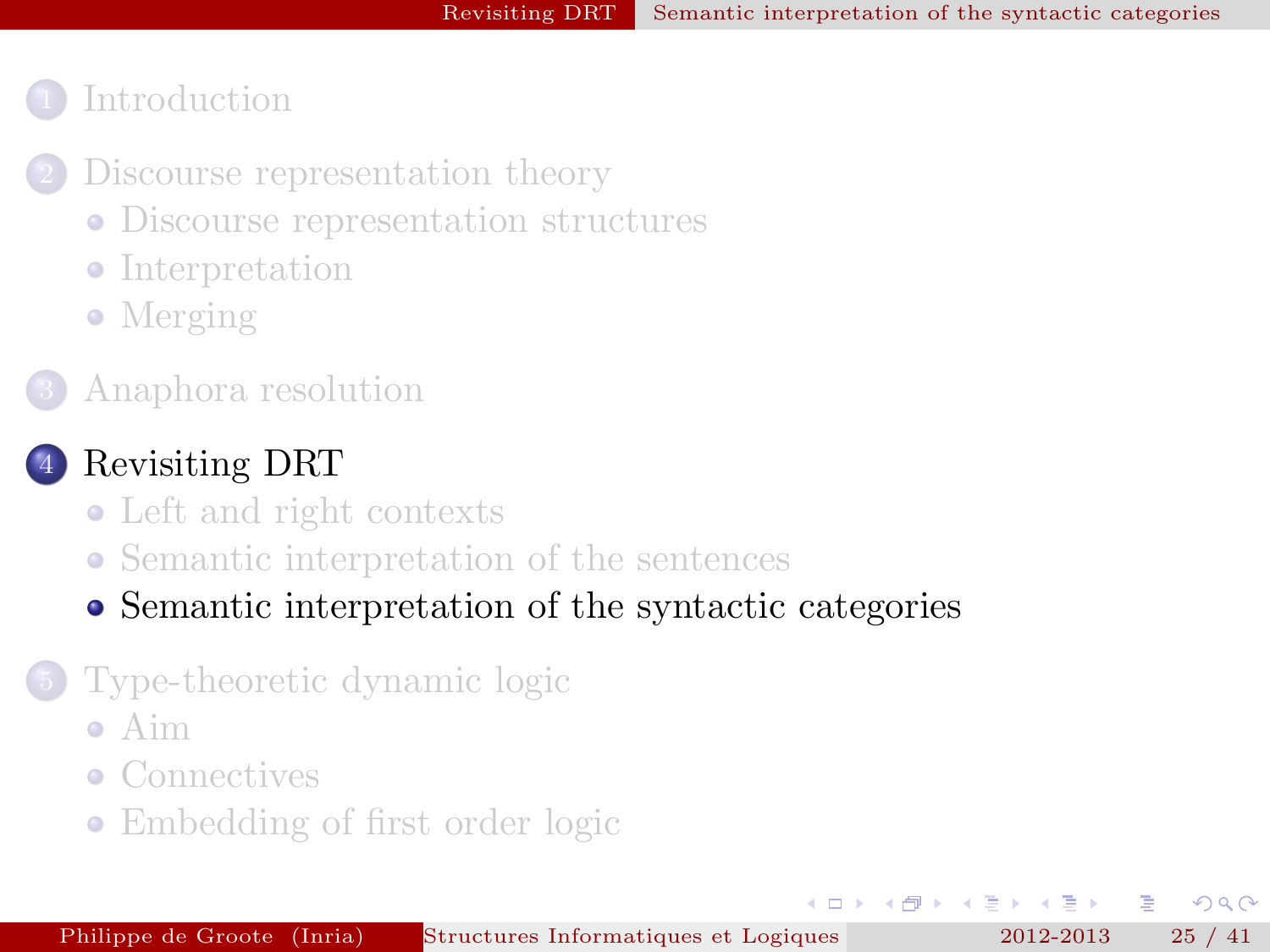Montague's interpretation

$$
\begin{array}{rcl}\n\llbracket s \rrbracket & = & o \\
\llbracket n \rrbracket & = & \iota \to o \\
\llbracket np \rrbracket & = & (\iota \to o) \to o\n\end{array}
$$

may be rephrased as follows:

$$
\begin{array}{rcl}\n[s] & = & o & (1) \\
[n] & = & \iota \rightarrow [s] & (2) \\
[np] & = & (\iota \rightarrow [s]) \rightarrow [s] & (3)\n\end{array}
$$

Replacing (1) with:

$$
\llbracket s \rrbracket = \gamma \to (\gamma \to o) \to o
$$

we obtain:

$$
\begin{bmatrix} n \end{bmatrix} = \iota \to \gamma \to (\gamma \to o) \to o
$$
  
\n
$$
\begin{bmatrix} np \end{bmatrix} = (\iota \to \gamma \to (\gamma \to o) \to o) \to o) \to \gamma \to (\gamma \to o) \to o
$$

 $2Q$ 

重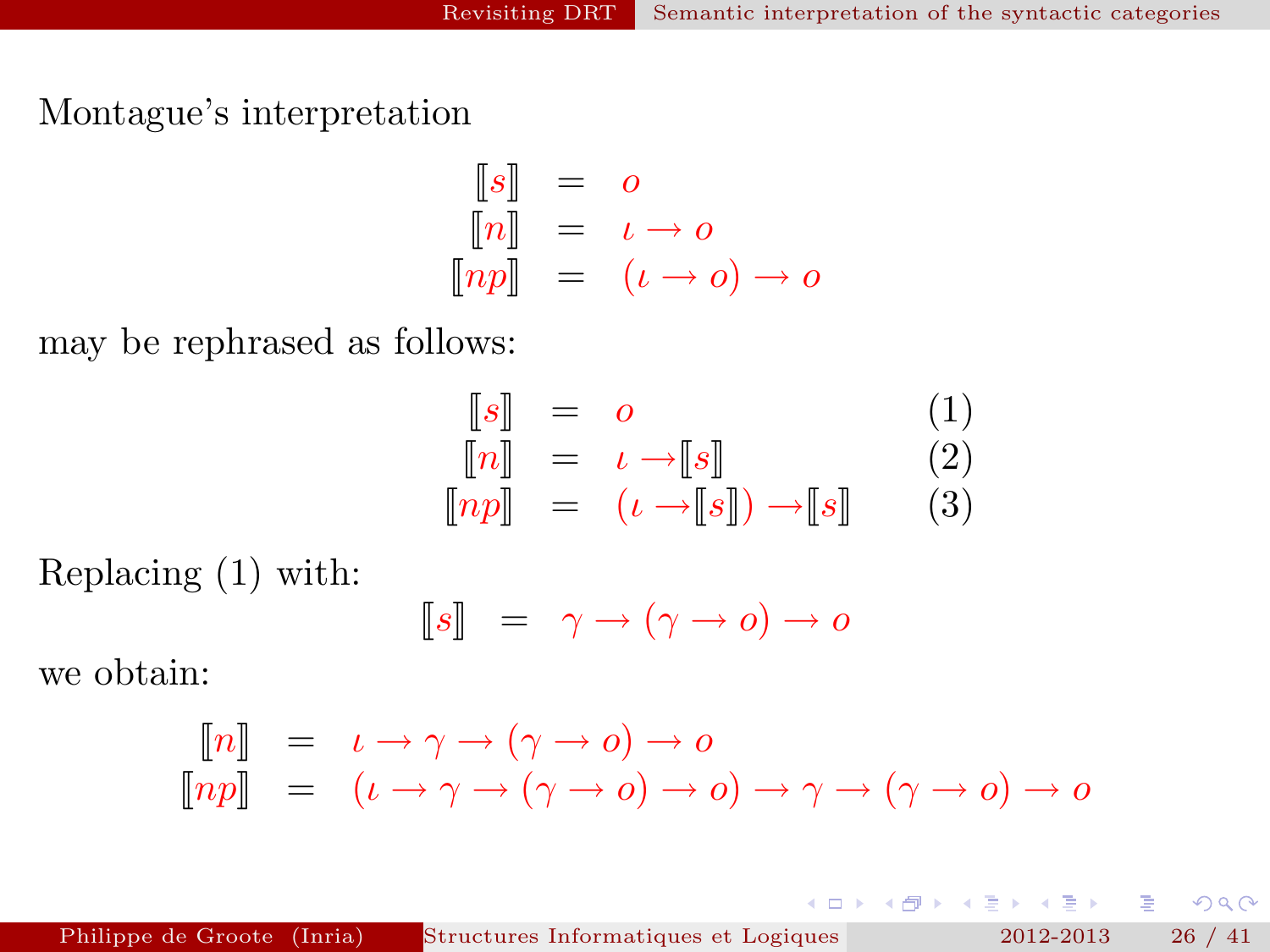This interpretation results in handcrafted lexical semantics such as the following:

$$
\begin{aligned}\n\text{[farmer]} &= \lambda x e \phi. \text{farmer } x \wedge \phi e \\
\text{[donkey]} &= \lambda x e \phi. \text{ donkey } x \wedge \phi e \\
\text{[owns]} &= \lambda os. s \left(\lambda x. o \left(\lambda y e \phi. \text{ own } x y \wedge \phi e\right)\right) \\
\text{[beats]} &= \lambda os. s \left(\lambda x. o \left(\lambda y e \phi. \text{beat } x y \wedge \phi e\right)\right) \\
\text{[who]} &= \lambda r n x e \phi. n x e \left(\lambda e. r \left(\lambda \psi. \psi x\right) e \phi\right) \\
\text{[al]} &= \lambda n \psi e \phi. \exists x. n x e \left(\lambda e. \psi x \left(x::e\right) \phi\right) \\
\text{[every]} &= \lambda n \psi e \phi. \left(\forall x. \neg (n x e \left(\lambda e. \neg (\psi x \left(x::e\right) \left(\lambda e. \top\right))))\right) \wedge \phi e \\
\text{[it]} &= \lambda \psi e \phi. \psi \left(\text{sel } e\right) e \phi\n\end{aligned}
$$

...which might seem a little bit involved.

G.

 $299$ 

イロト イ押 トイヨト イヨト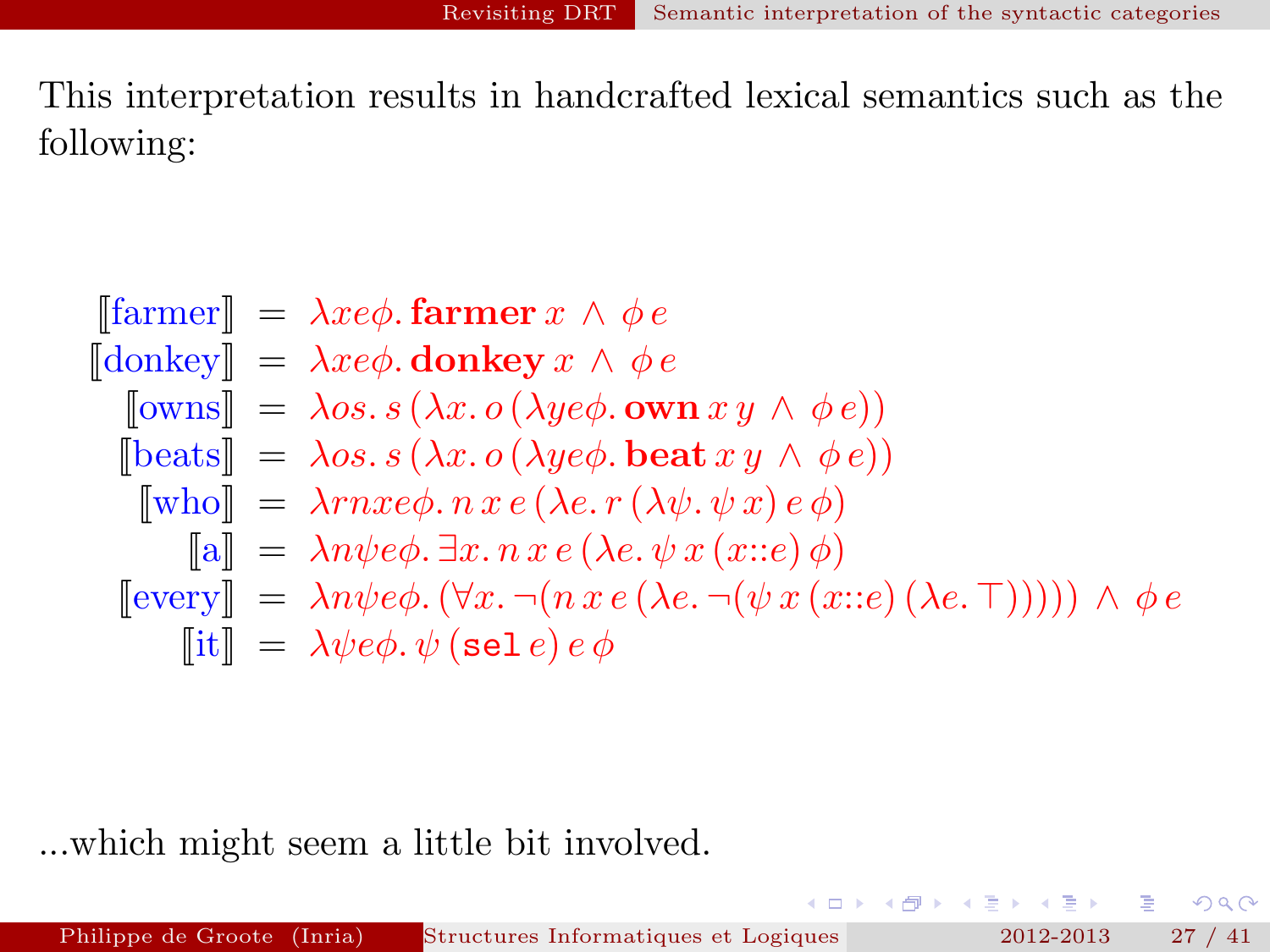- [Discourse representation theory](#page-4-0)
	- [Discourse representation structures](#page-4-0)
	- [Interpretation](#page-7-0)
	- [Merging](#page-9-0)
- 3 [Anaphora resolution](#page-11-0)
- [Revisiting DRT](#page-15-0)
	- [Left and right contexts](#page-15-0)
	- [Semantic interpretation of the sentences](#page-18-0)
	- [Semantic interpretation of the syntactic categories](#page-24-0)

# 5 [Type-theoretic dynamic logic](#page-27-0)

- [Aim](#page-27-0)
- [Connectives](#page-30-0)
- [Embedding of first order logic](#page-36-0)

4 三 下

<span id="page-27-0"></span> $\Omega$ 

 $\overline{a}$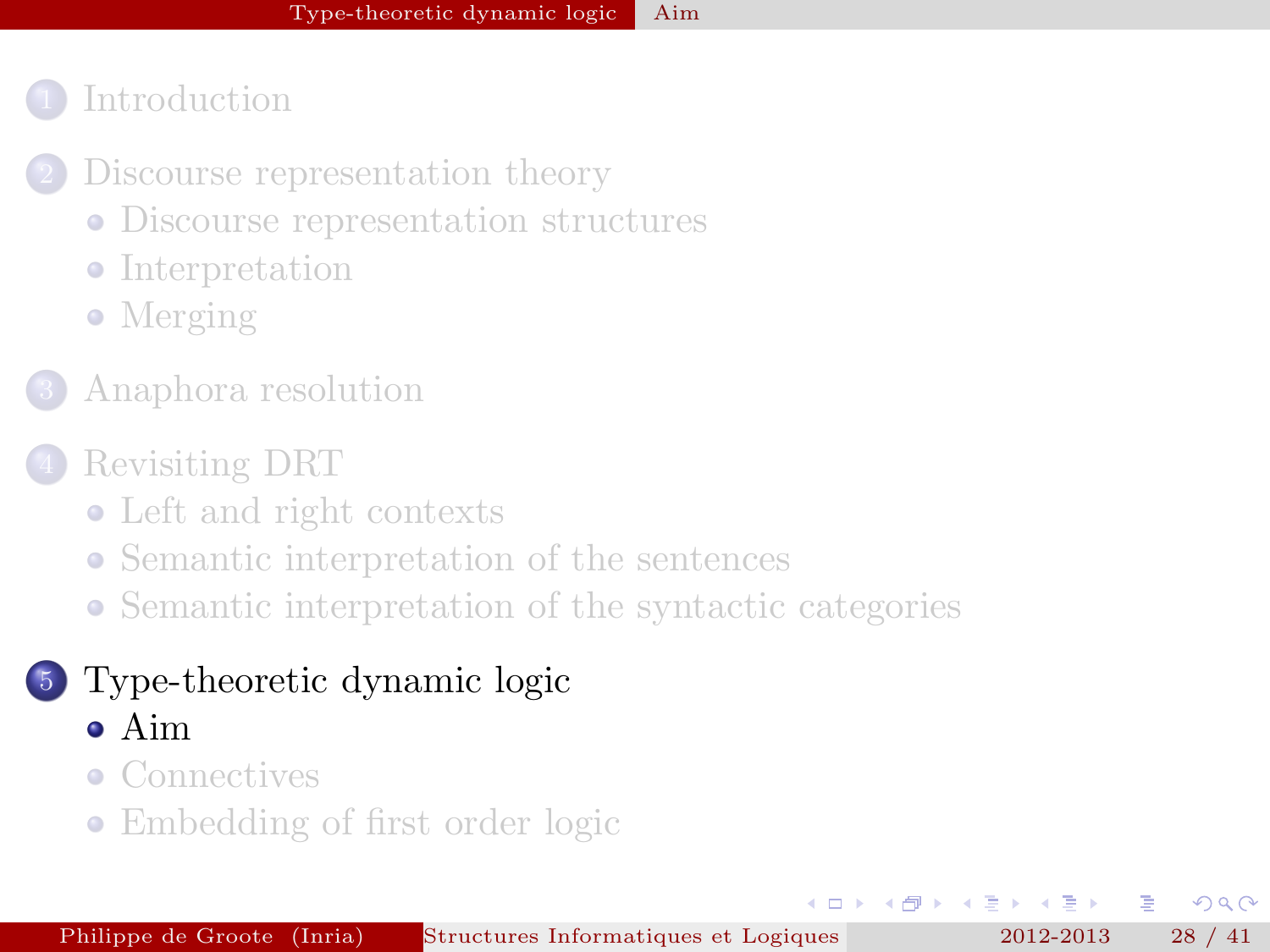- is there a systematic way of obtaining the new lexical semantics from Montague's?
- can we find any "modular" presentation of the approach?
- is there some dynamic logic hidden in the approach?

 $QQQ$ 

 $\rightarrow$   $\equiv$   $\rightarrow$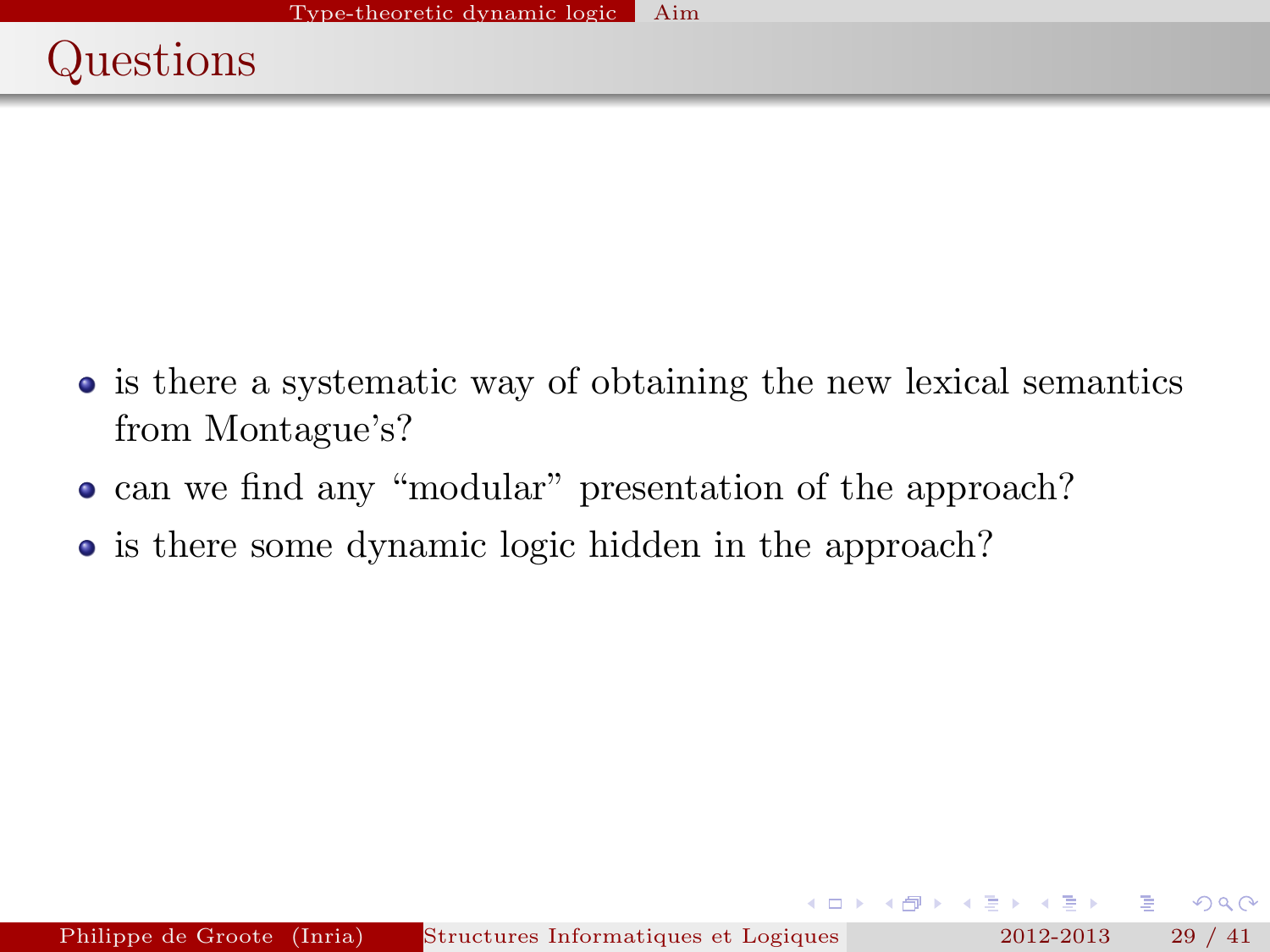Let  $\Omega \triangleq \gamma \rightarrow (\gamma \rightarrow o) \rightarrow o$ . We intend to design a logic acting on propositions of type  $\Omega$ 

We share with DRT the two following assumptions:

- discourse composition is mainly conjunctive (roughly speaking, a discourse consists in the conjunction of its sentences);
- the main form of quantification is existential (it introduces referential markers).

Consequently, our logic will be based on conjunction and existential quantification (defined as primitives). The other connectives will be obtained using negation (a third primitive) and de Morgan's laws.

KID KARA KEN KEN EL YOKO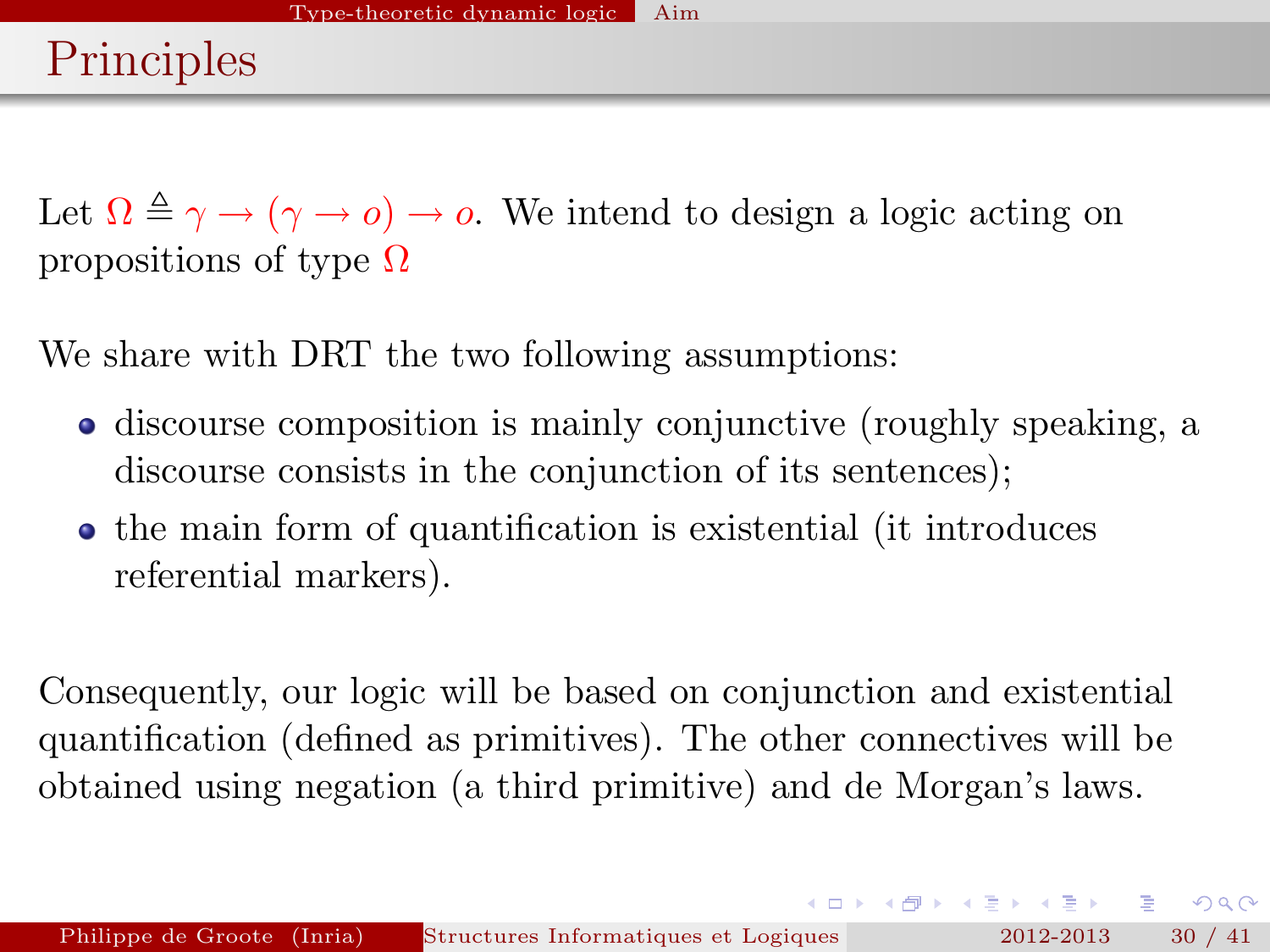- **[Introduction](#page-2-0)** 
	- [Discourse representation theory](#page-4-0)
		- [Discourse representation structures](#page-4-0)
		- [Interpretation](#page-7-0)
		- [Merging](#page-9-0)
	- 3 [Anaphora resolution](#page-11-0)
- [Revisiting DRT](#page-15-0)
	- [Left and right contexts](#page-15-0)
	- [Semantic interpretation of the sentences](#page-18-0)
	- [Semantic interpretation of the syntactic categories](#page-24-0)

## 5 [Type-theoretic dynamic logic](#page-27-0)

[Aim](#page-27-0)

#### • [Connectives](#page-30-0)

• [Embedding of first order logic](#page-36-0)

<span id="page-30-0"></span> $\Omega$ 

 $\leftarrow$   $\equiv$   $\rightarrow$ 

 $\leftarrow$   $\Box$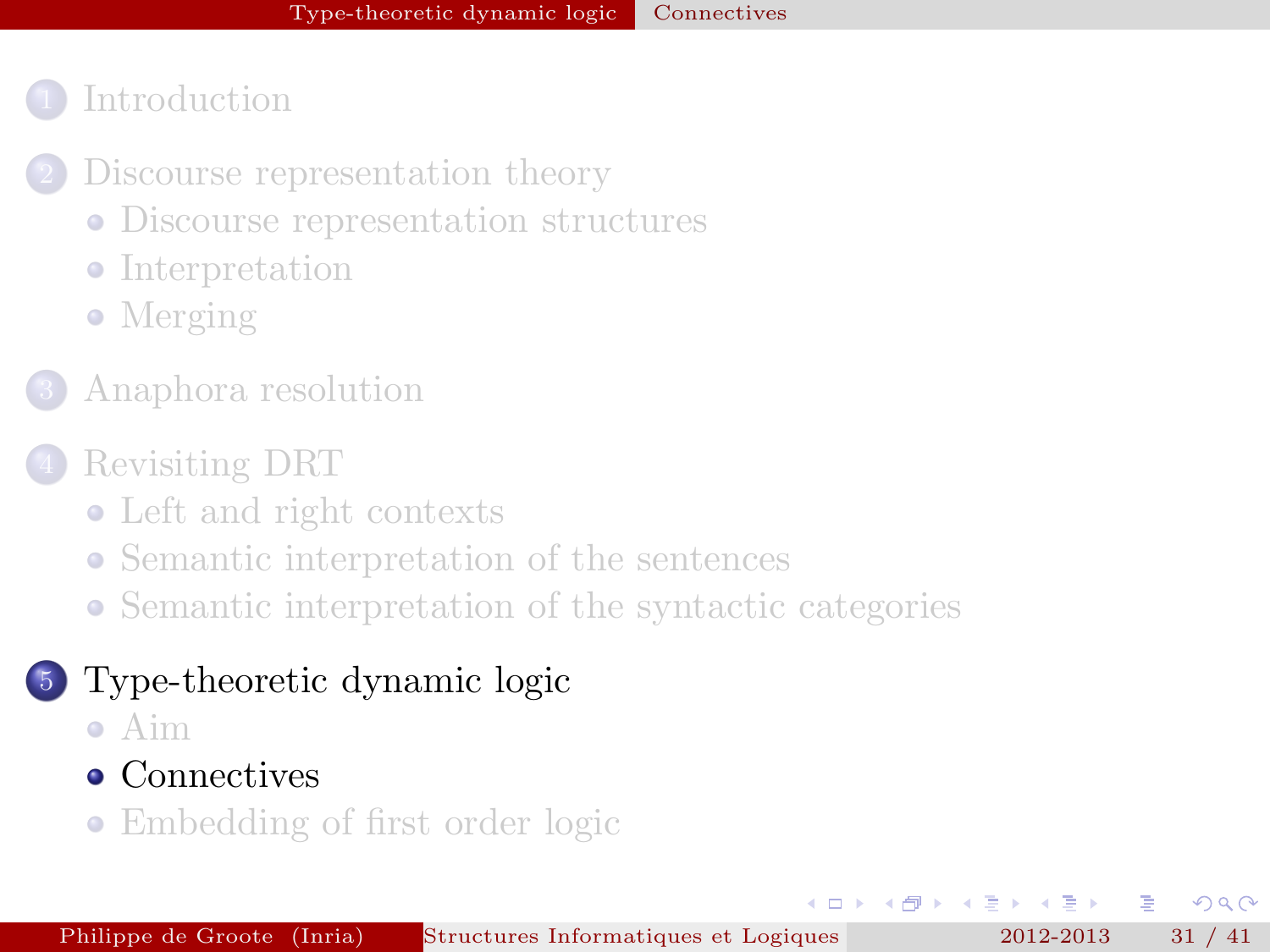# Formal Framework

We consider a simply-typed  $\lambda$ -calculus, the terms of which are built upon asignature including the following constants:

## FIRST-ORDER LOGIC

 $\top$  : *o* (*truth*)  $\lnot$  :  $o \rightarrow o$  (negation)  $\wedge$  :  $o \rightarrow o \rightarrow o$  (conjunction)  $\exists$  :  $(\iota \rightarrow o) \rightarrow o$  (existential quantification)

#### DYNAMIC PRIMITIVES

 $\therefore$   $\iota \rightarrow \gamma \rightarrow \gamma$  (context updating) sel :  $\gamma \rightarrow \iota$  (choice operator)

KID KARA KEN KEN EL YOKO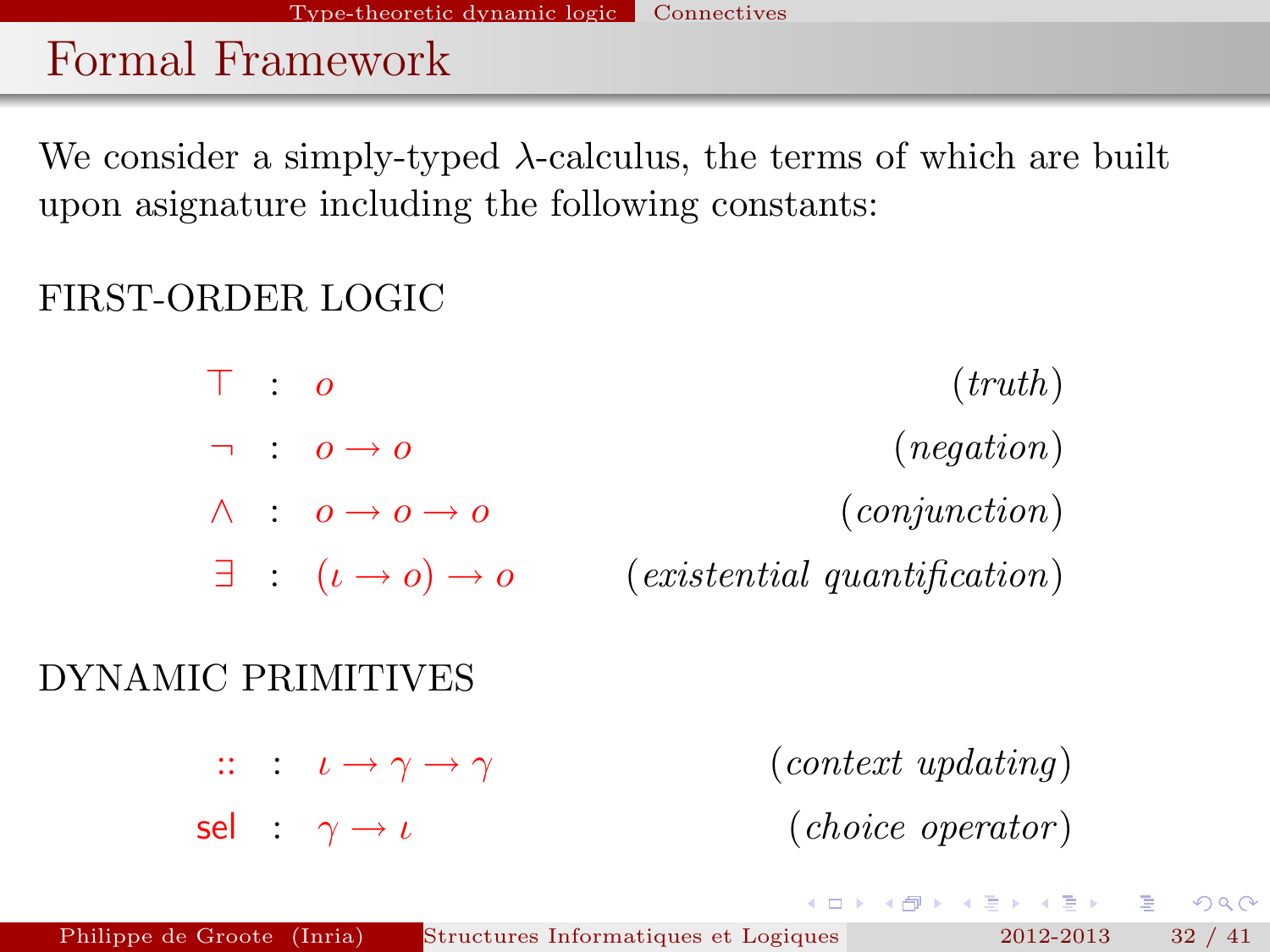# Conjunction

#### Conjunction is nothing but sentence composition. We therefore define:

A  $\mathbb{R} \triangleq \lambda e \phi$ .  $A e (\lambda e. B e \phi)$ 

Philippe de Groote (Inria) Structures Informatiques et Logiques 2012-2013 33 / 41

 $299$ 

 $\mathcal{A} \oplus \mathcal{B} \rightarrow \mathcal{A} \oplus \mathcal{B}$ 

 $(0 \times 10^{-1}$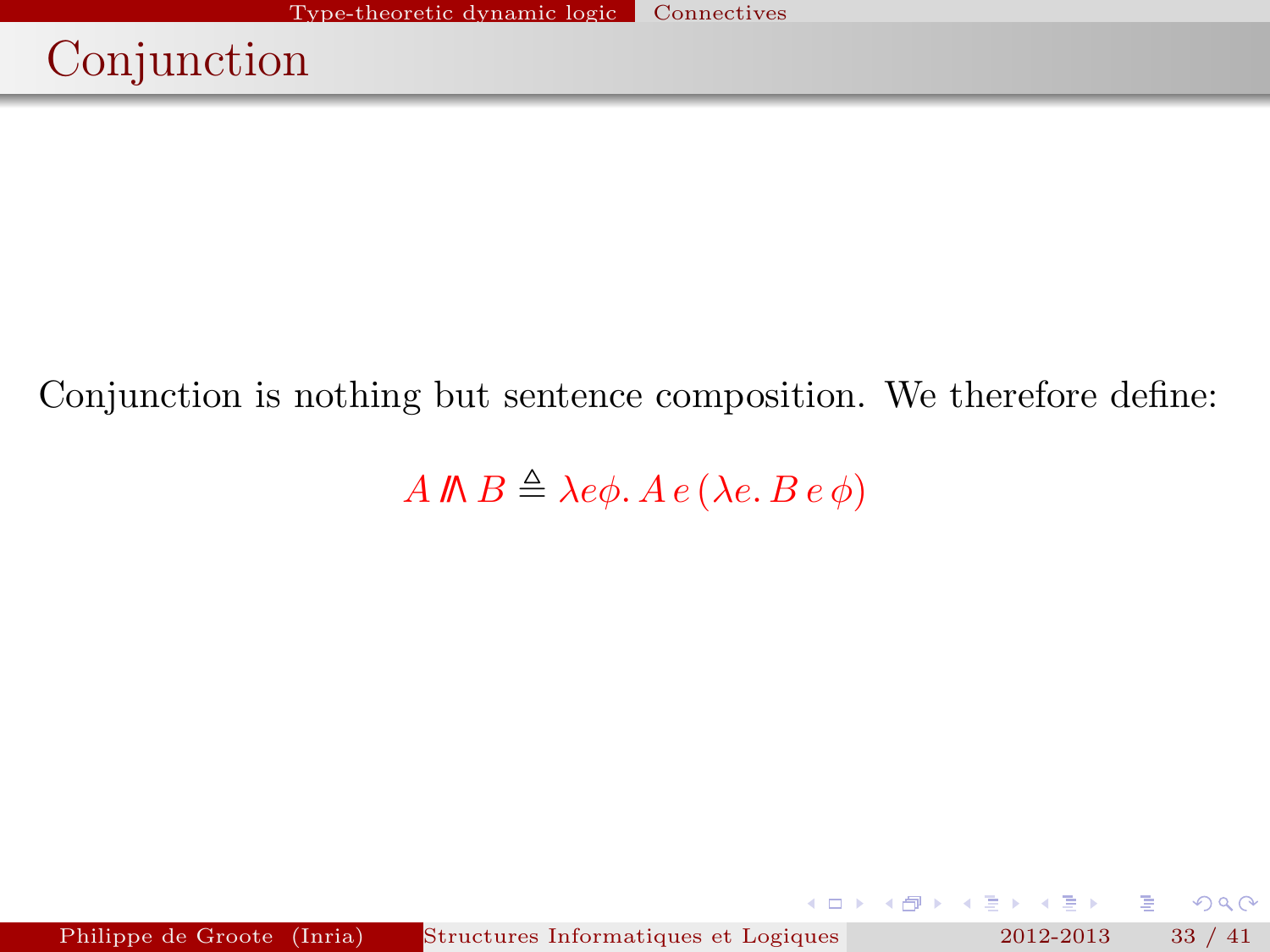# Existential quantification

Existential quantification introduces "reference markers". It is therefore responsible for context updating:

$$
\exists x. P \, x \triangleq \lambda e \phi. \, \exists x. P \, x \, (x::e) \, \phi
$$

 $\leftarrow$   $\Box$ - 6  $\mathbf{A} \oplus \mathbf{A}$  and  $\oplus \mathbf{A}$ 

重

 $QQ$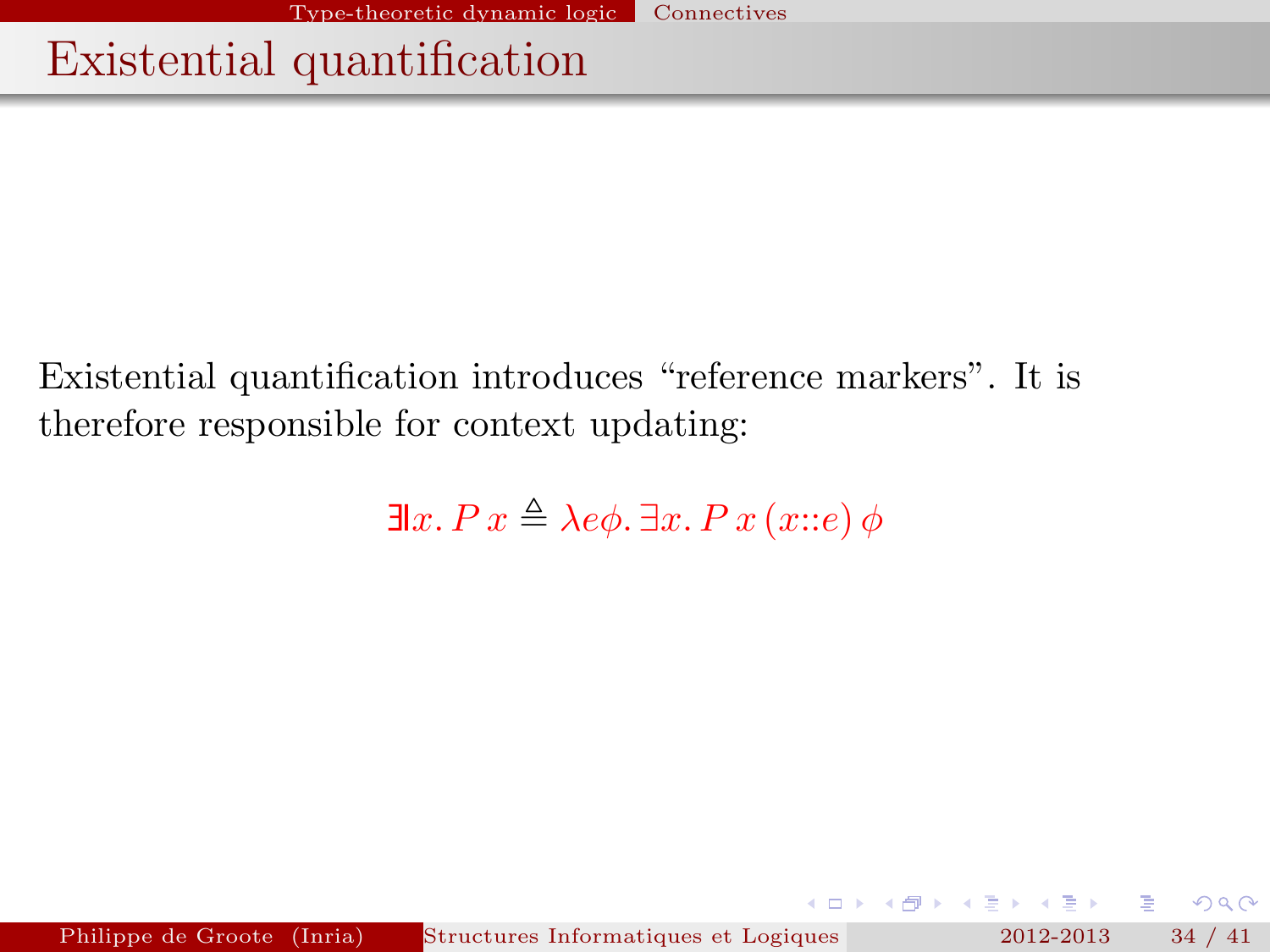We do not want the continuation of the discourse to fall into the scope of the negation. Consequently, negation must be defined as follows:

 $\neg A \triangleq \lambda e \phi$ .  $\neg (A e (\lambda e. \top)) \wedge \phi e$ 

 $QQ$ 

- 4 周 8 14 周 8

→ 母 →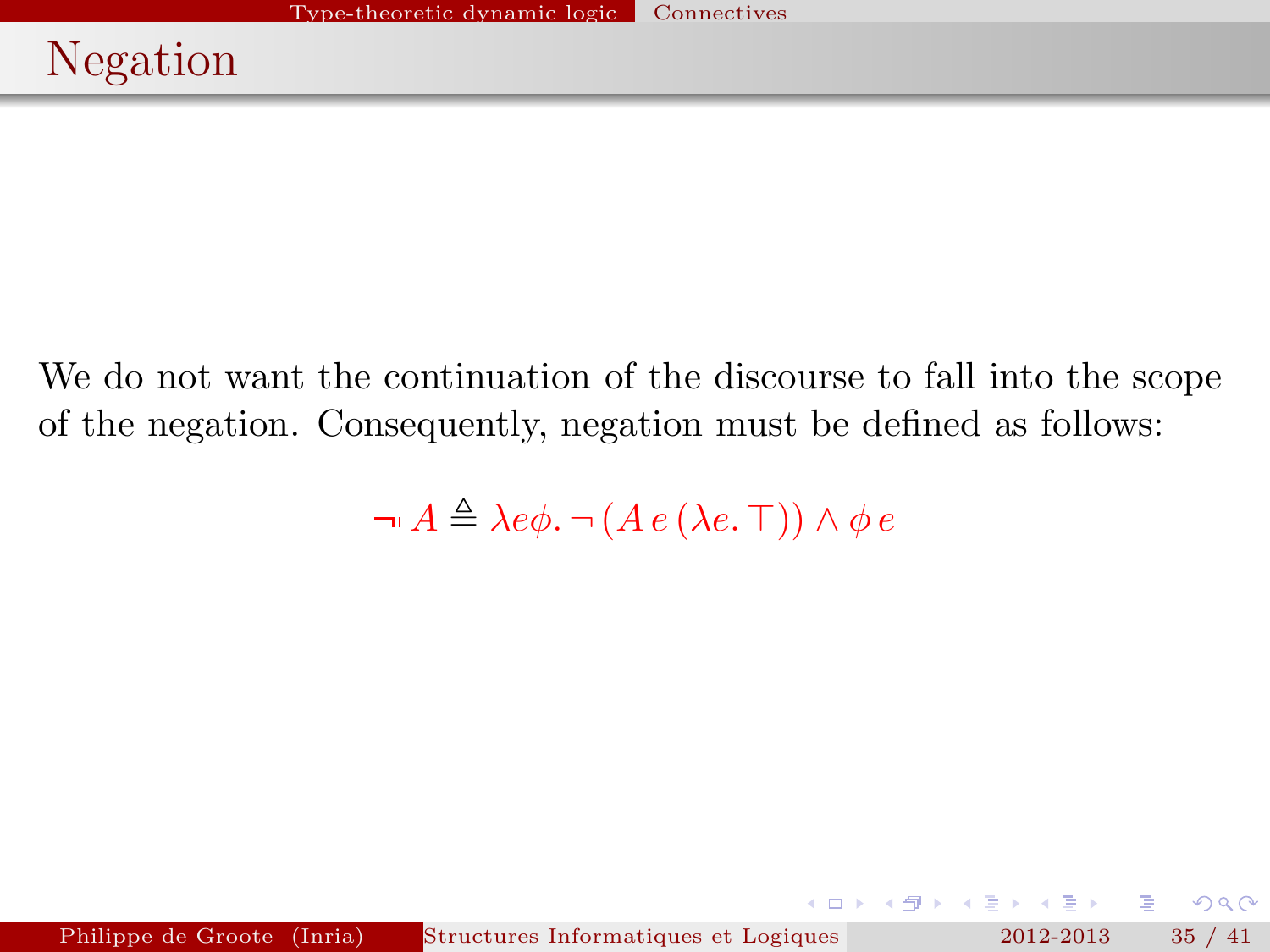Type-theoretic dynamic logic Connectives

# Implication and Universal Quantification

These are defined using de Morgan's laws:

$$
A \Rightarrow B \triangleq \neg (A \n \mathbb{M} \neg B)
$$
  

$$
\mathbb{V}x. Px \triangleq \neg \exists x. \neg (Px)
$$

Philippe de Groote (Inria) Structures Informatiques et Logiques pour la Modielisation 2012-2013 36 / 41

重

 $2Q$ 

**K ロ ト K 倒 ト K ヨ ト K ヨ ト**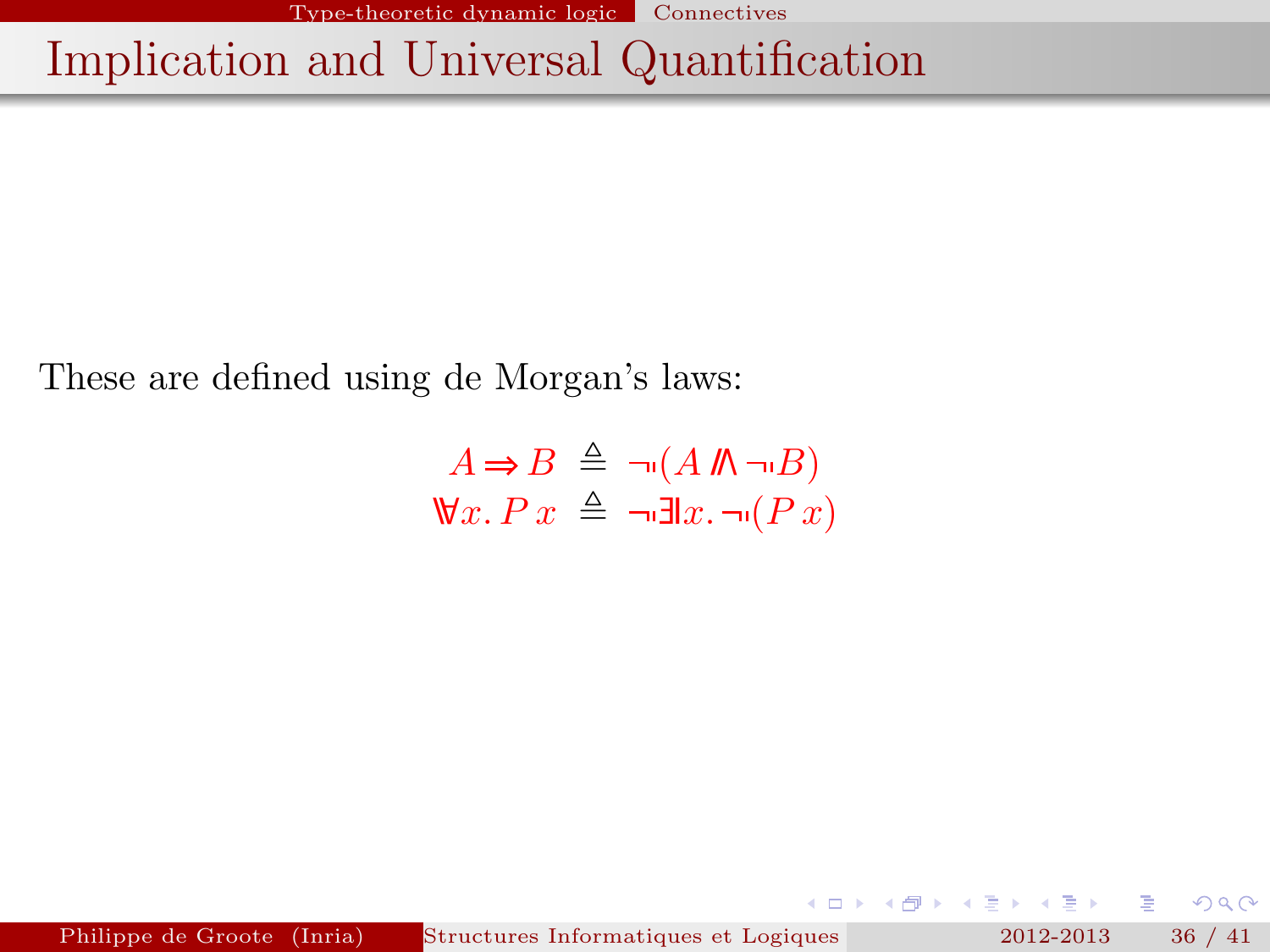- [Discourse representation theory](#page-4-0)
	- [Discourse representation structures](#page-4-0)
	- [Interpretation](#page-7-0)
	- [Merging](#page-9-0)
- 3 [Anaphora resolution](#page-11-0)
- [Revisiting DRT](#page-15-0)
	- [Left and right contexts](#page-15-0)
	- [Semantic interpretation of the sentences](#page-18-0)
	- [Semantic interpretation of the syntactic categories](#page-24-0)

## 5 [Type-theoretic dynamic logic](#page-27-0)

- [Aim](#page-27-0)
- [Connectives](#page-30-0)
- [Embedding of first order logic](#page-36-0)

4 原 トー

<span id="page-36-0"></span> $\Omega$ 

 $\leftarrow$   $\Box$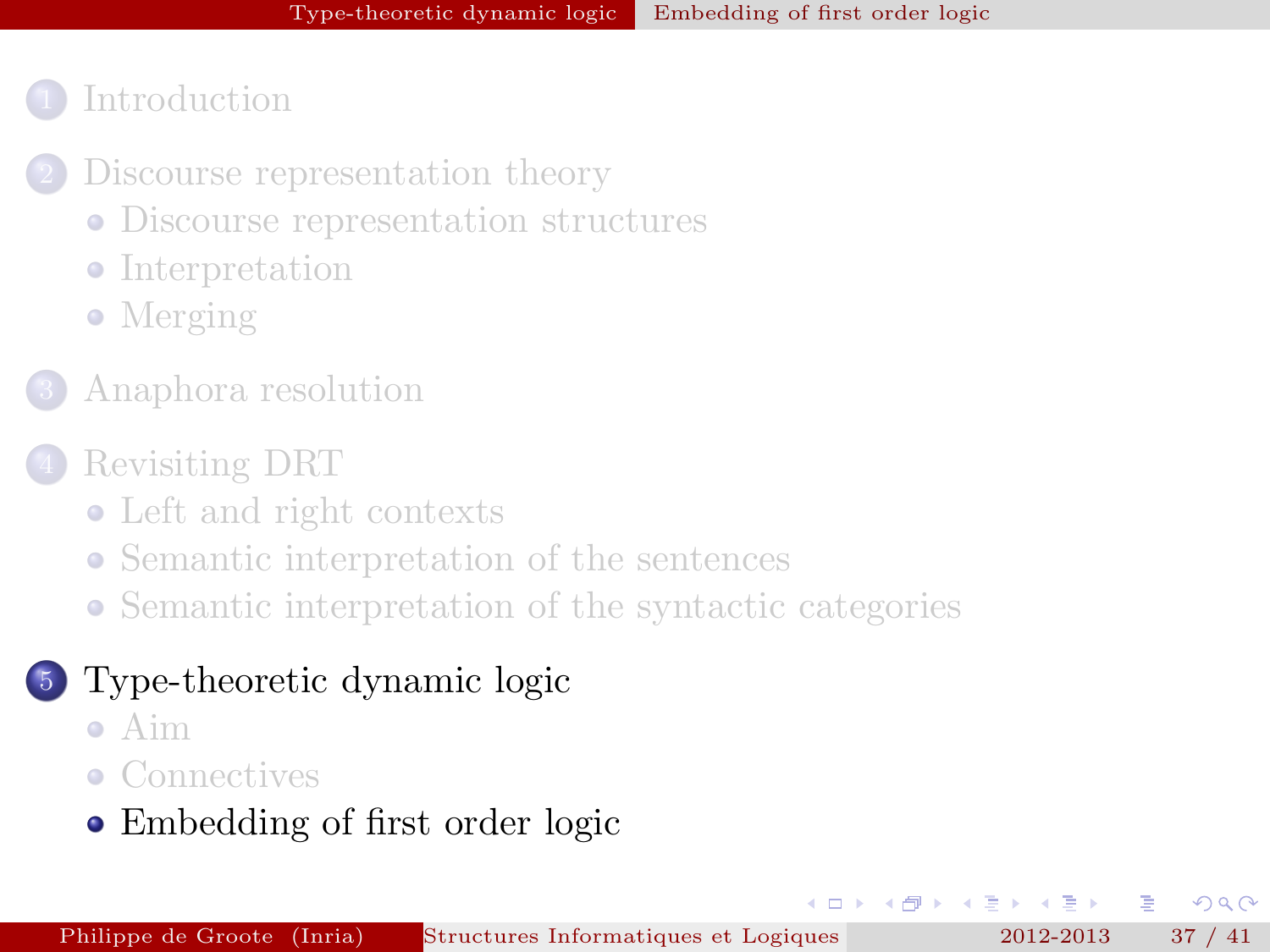Embedding and conservativity

$$
\overline{Rt_1 \dots t_n} = \lambda e\phi. Rt_1 \dots t_n \wedge \phi e
$$

$$
\overline{\neg A} = \overline{\neg A}
$$

$$
\overline{A \wedge B} = \overline{A} \mathbb{M} \overline{B}
$$

$$
\overline{\exists x. A} = \exists x. \overline{A}
$$

This embedding is such that, for every term  $e$  of type  $\gamma$ :

 $A \equiv \overline{A} e (\lambda e. \top)$ 

Philippe de Groote (Inria) Structures Informatiques et Logiques 2012-2013 38 / 41

重

 $2Q$ 

**A BAKABA** 

( □ ) ( / <sup>□</sup> )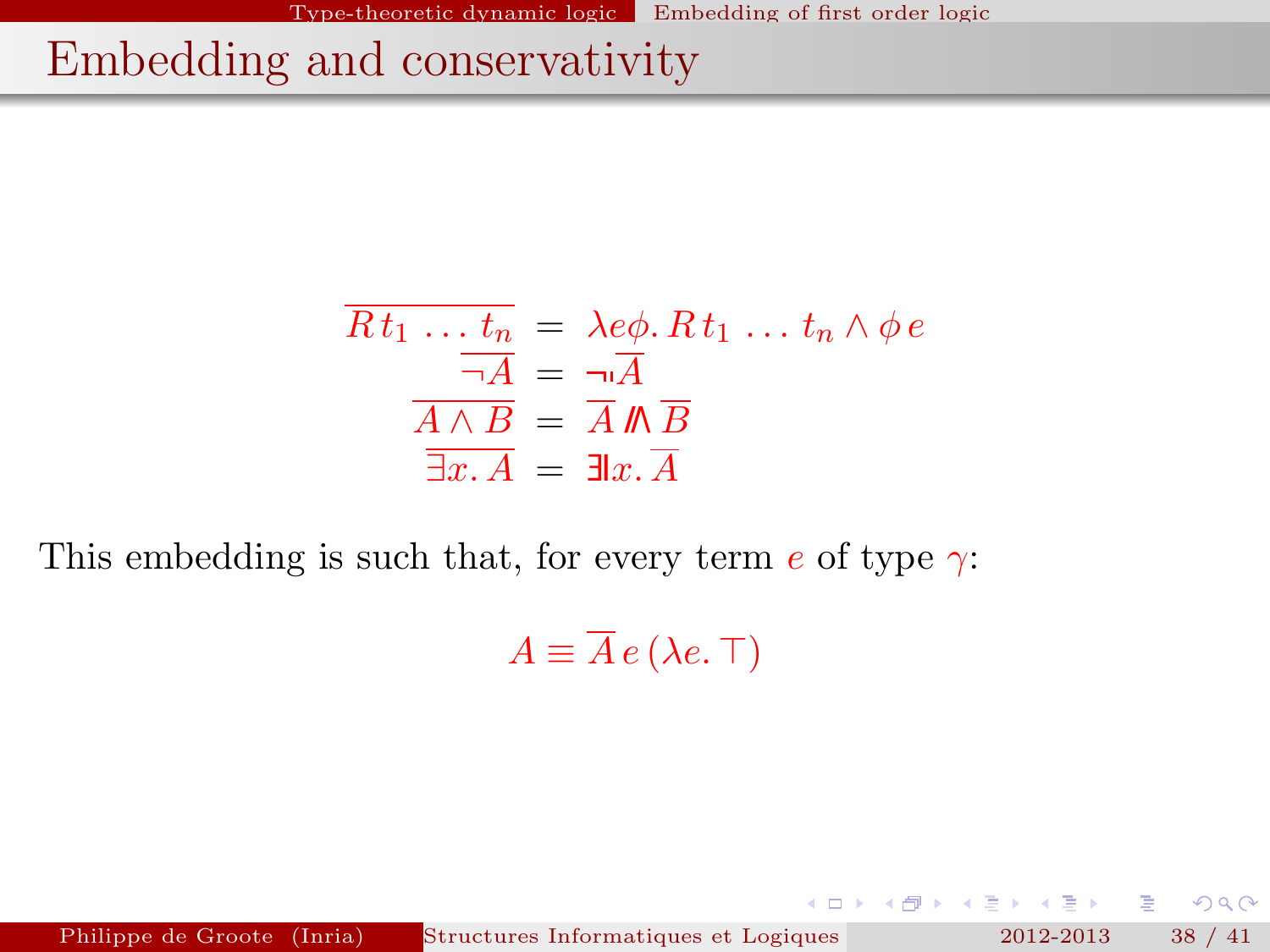# Donkey sentence revisited

Montague-like semantic interpretation:

$$
\begin{aligned}\n[\text{farmer}] &= \textbf{farmer} \\
[\text{donkey}] &= \textbf{donkey} \\
[\text{owns}] &= \lambda OS. S(\lambda x. O(\lambda y. \textbf{own } x y)) \\
[\text{beats}] &= \lambda OS. S(\lambda x. O(\lambda y. \textbf{beat } x y)) \\
[\text{who}] &= \lambda RQx. Q x \land R(\lambda P. Px) \\
[\text{a}] &= \lambda PQ. \exists x. Px \land Qx \\
[\text{every}] &= \lambda PQ. \forall x. Px \supset Qx \\
[\text{it}] &= ???\n\end{aligned}
$$

重

 $299$ 

- 4 重 8 14 重 8

 $(0 \times 10^{-1}$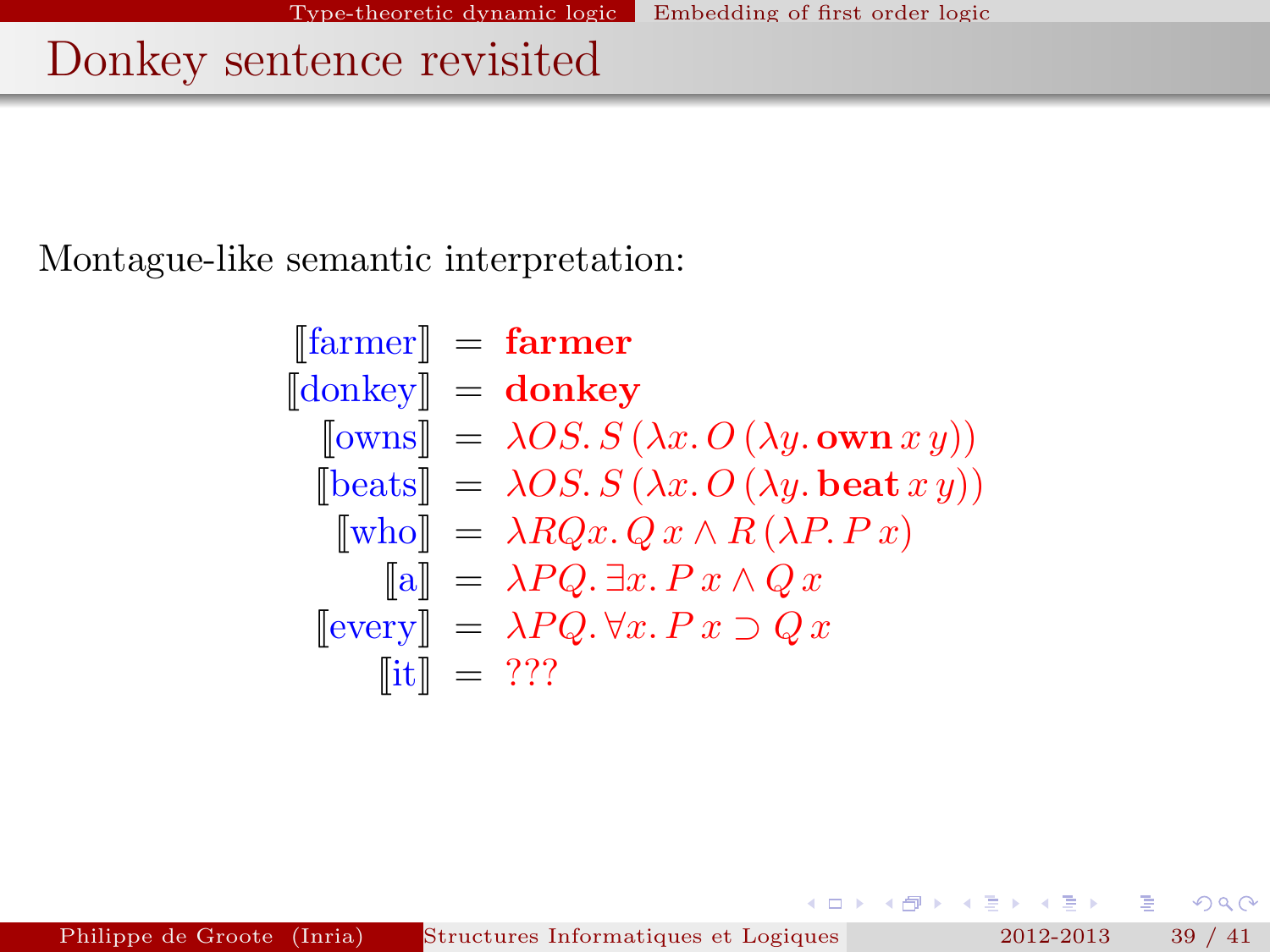#### Dynamic interpretation:

$$
\begin{aligned}\n[\text{farmer}] &= \lambda x. \overline{\text{farmer } x} \\
[\text{donkey}] &= \lambda x. \overline{\text{donkey } x} \\
[\text{rows}] &= \lambda OS. S(\lambda x. O(\lambda y. \overline{\text{own } xy})) \\
[\text{beats}] &= \lambda OS. S(\lambda x. O(\lambda y. \overline{\text{beat } x y})) \\
[\text{who}] &= \lambda RQx. Qx \, \text{I} \, R(\lambda P. Px) \\
[\text{a}] &= \lambda PQ. \exists \text{l} x. Px \, \text{I} \, Qx \\
[\text{every}] &= \lambda PQ. \, \forall x. Px \Rightarrow Qx \\
[\text{ii}] &= \lambda Pe\phi. P(\text{sel } e) e \phi\n\end{aligned}
$$

Philippe de Groote (Inria) Structures Informatiques et Logiques pour la Modielisation 2012-2013 40 / 41

÷.

 $299$ 

 $4$  ロ )  $4$  何 )  $4$  글 )  $4$  글 )